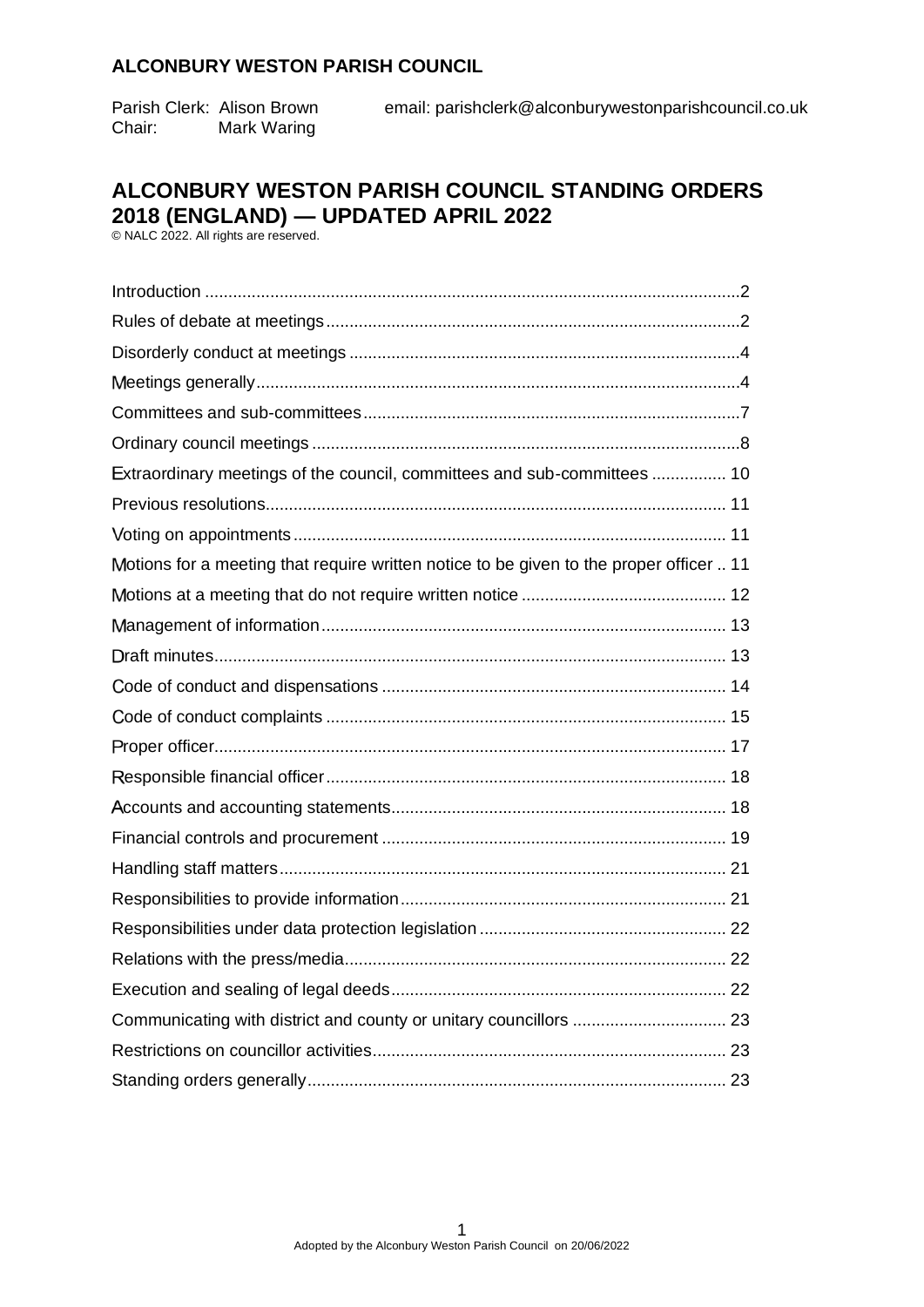Parish Clerk: Alison Brown email: parishclerk@alconburywestonparishcouncil.co.uk Chair: Mark Waring

### **INTRODUCTION**

This is version two of Model Standing Orders 2018 (England) updated on April 2022.

These Standing Orders were adopted by Alconbury Weston Parish Council at its meeting on 20 June 2022.

#### <span id="page-1-0"></span> $1<sub>1</sub>$ **RULES OF DEBATE AT MEETINGS**

- a Motions on the agenda shall be considered in the order that they appear unless the order is changed at the discretion of the chair of the meeting.
- b A motion (including an amendment) shall not be progressed unless it has been moved and seconded.
- c A motion on the agenda that is not moved by its proposer may be treated by the chair of the meeting as withdrawn.
- d If a motion (including an amendment) has been seconded, it may be withdrawn by the proposer only with the consent of the seconder and the meeting.
- e An amendment is a proposal to remove or add words to a motion. It shall not negate the motion.
- f If an amendment to the original motion is carried, the original motion (as amended) becomes the substantive motion upon which further amendment(s) may be moved.
- g An amendment shall not be considered unless early verbal notice of it is given at the meeting and, if requested by the chair of the meeting, is expressed in writing to the chair.
- h A councillor may move an amendment to his/her/their own motion if agreed by the meeting. If a motion has already been seconded, the amendment shall be with the consent of the seconder and the meeting.
- i If there is more than one amendment to an original or substantive motion, the amendments shall be moved in the order directed by the chair of the meeting.
- j Subject to standing order 1(k), only one amendment shall be moved and debated at a time, the order of which shall be directed by the chair of the meeting.
- k One or more amendments may be discussed together if the chair of the meeting considers this expedient but each amendment shall be voted upon separately.
- l A councillor may not move more than one amendment to an original or substantive motion.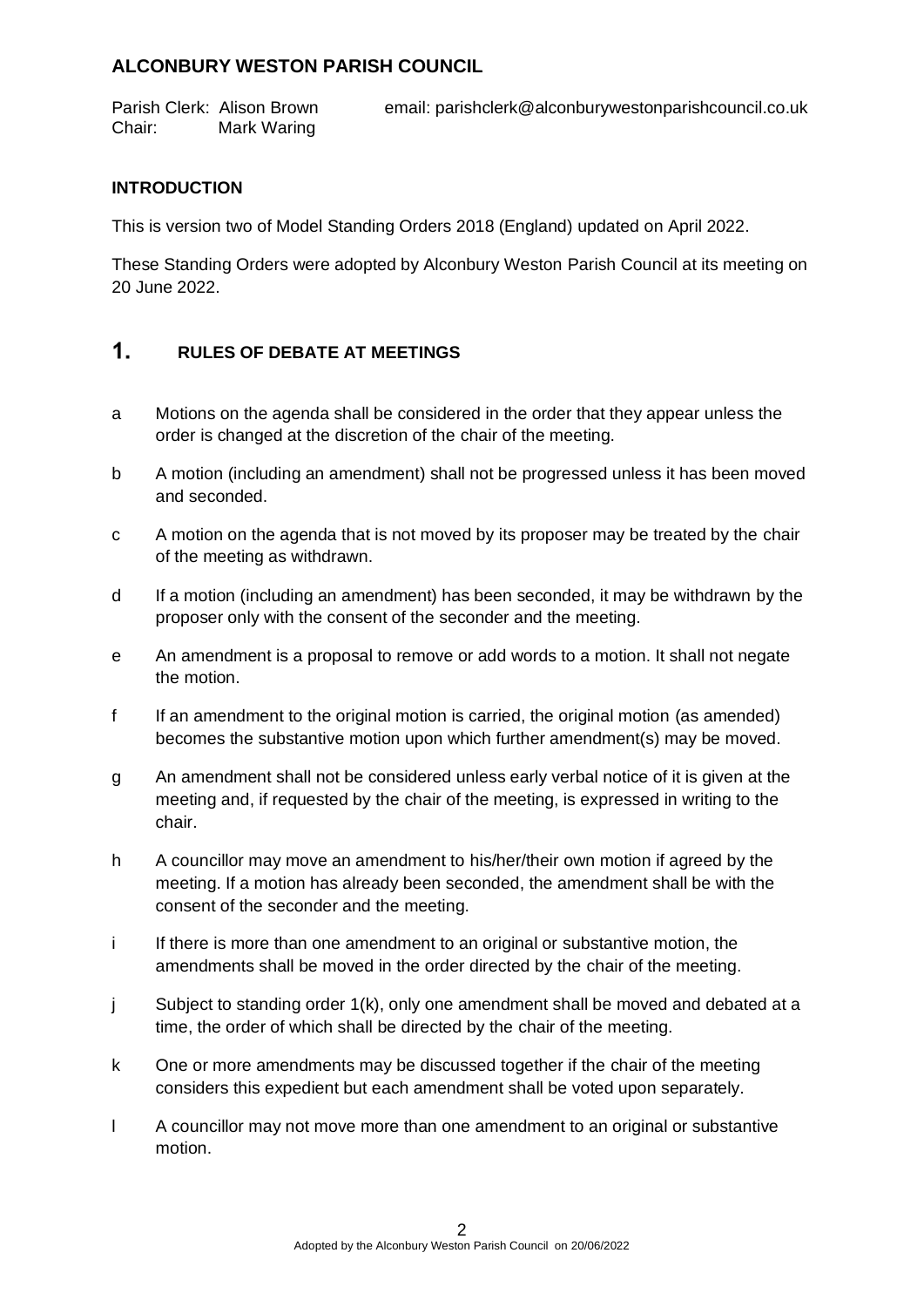Chair: Mark Waring

Parish Clerk: Alison Brown email: parishclerk@alconburywestonparishcouncil.co.uk

- m The mover of an amendment has no right of reply at the end of debate on it.
- n Where a series of amendments to an original motion are carried, the mover of the original motion shall have a right of reply either at the end of debate on the first amendment or at the very end of debate on the final substantive motion immediately before it is put to the vote.
- o Unless permitted by the chair of the meeting, a councillor may speak once in the debate on a motion except:
	- i. to speak on an amendment moved by another councillor;
	- ii. to move or speak on another amendment if the motion has been amended since he/she/they last spoke;
	- iii. to make a point of order;
	- iv. to give a personal explanation; or
	- v. to exercise a right of reply.
- p During the debate on a motion, a councillor may interrupt only on a point of order or a personal explanation and the councillor who was interrupted shall stop speaking. A councillor raising a point of order shall identify the standing order which he/she/they considers has been breached or specify the other irregularity in the proceedings of the meeting he/she/they is concerned by.
- q A point of order shall be decided by the chair of the meeting and his/her/their decision shall be final.
- r When a motion is under debate, no other motion shall be moved except:
	- i. to amend the motion;
	- ii. to proceed to the next business;
	- iii. to adjourn the debate;
	- iv. to put the motion to a vote;
	- v. to ask a person to be no longer heard or to leave the meeting;
	- vi. to refer a motion to a committee or sub-committee for consideration;
	- vii. to exclude the public and press;
	- viii. to adjourn the meeting; or
	- ix. to suspend particular standing order(s) excepting those which reflect mandatory statutory or legal requirements.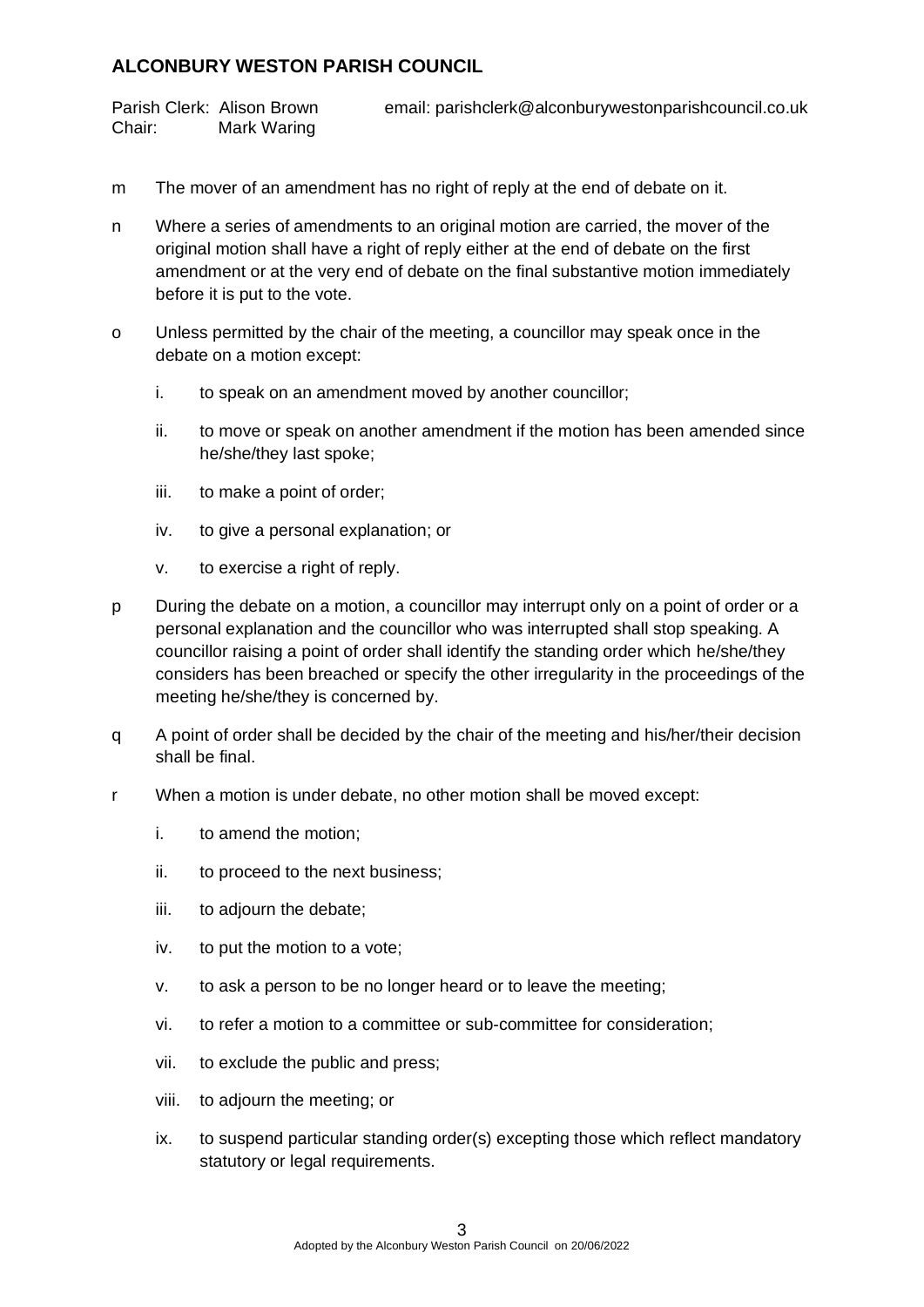Chair: Mark Waring

Parish Clerk: Alison Brown email: parishclerk@alconburywestonparishcouncil.co.uk

- s Before an original or substantive motion is put to the vote, the chair of the meeting shall be satisfied that the motion has been sufficiently debated and that the mover of the motion under debate has exercised or waived his/her/their right of reply.
- t Excluding motions moved under standing order 1(r), the contributions or speeches by a councillor shall relate only to the motion under discussion and shall not exceed 3 minutes without the consent of the chair of the meeting.

#### <span id="page-3-0"></span> $2.$ **DISORDERLY CONDUCT AT MEETINGS**

- a No person shall obstruct the transaction of business at a meeting or behave offensively or improperly. If this standing order is ignored, the chair of the meeting shall request such person(s) to moderate or improve their conduct.
- b If person(s) disregard the request of the chair of the meeting to moderate or improve their conduct, any councillor or the chair of the meeting may move that the person be no longer heard or be excluded from the meeting. The motion, if seconded, shall be put to the vote without discussion.
- c If a resolution made under standing order  $2(b)$  is ignored, the chair of the meeting may take further reasonable steps to restore order or to progress the meeting. This may include temporarily suspending or closing the meeting.

#### <span id="page-3-1"></span> $3<sub>1</sub>$ **MEETINGS GENERALLY**

| <b>Full Council meetings</b> | $\bullet$ |
|------------------------------|-----------|
| Committee meetings           | O         |
| Sub-committee meetings       | ●         |

- a **Meetings shall not take place in premises which at the time of the meeting are used for the supply of alcohol, unless no other premises are available free of charge or at a reasonable cost.**
- b **The minimum three clear days for notice of a meeting does not include the day on which notice was issued, the day of the meeting, a Sunday, a day of the Christmas break, a day of the Easter break or of a bank holiday or a day appointed for public thanksgiving or mourning.**
- c **The minimum three clear days' public notice for a meeting does not include the day on which the notice was issued or the day of the meeting unless the meeting is convened at shorter notice.**
- d **Meetings shall be open to the public unless their presence is prejudicial**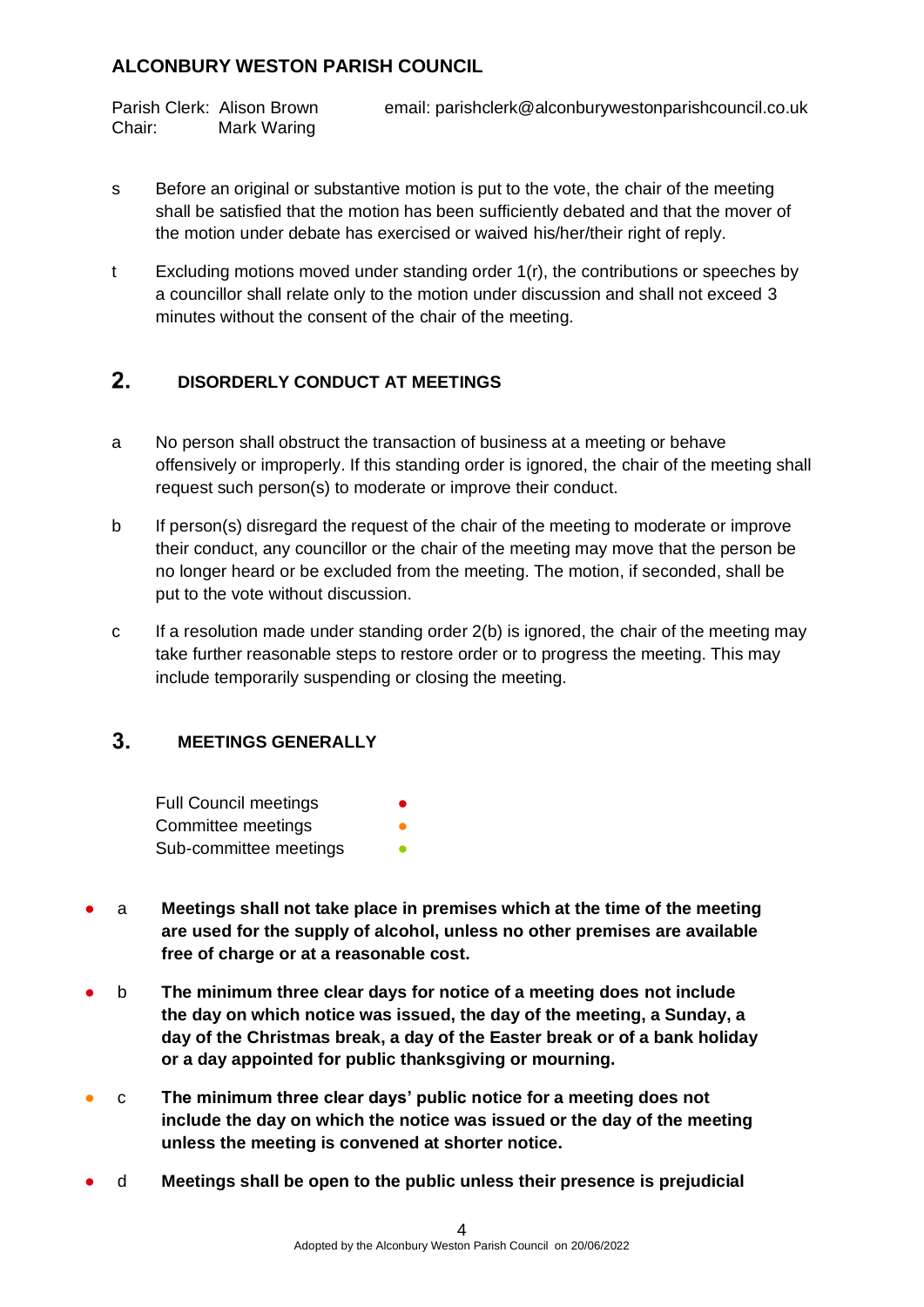Chair: Mark Waring

# Parish Clerk: Alison Brown email: parishclerk@alconburywestonparishcouncil.co.uk

- to the public interest by reason of the confidential nature of the business **to be transacted or for other special reasons. The public's exclusion from part or all of a meeting shall be by a resolution which shall give reasons for the public's exclusion.**
	- e Members of the public may make representations, answer questions and give evidence at a meeting which they are entitled to attend in respect of the business on the agenda.
	- f The period of time designated for public participation at a meeting in accordance with standing order 3(e) shall not exceed 10 minutes unless directed by the chair of the meeting.
	- g Subject to standing order 3(f), a member of the public shall not speak for more than 3 minutes.
	- h In accordance with standing order 3(e), a question shall not require a response at the meeting nor start a debate on the question. The chair of the meeting may direct that a written or oral response be given.
	- i A person shall raise his/her/their hand when requesting to speak and stand when speaking (except when a person has a disability or is likely to suffer discomfort)]. The chair of the meeting may at any time permit a person to be seated when speaking.
	- j A person who speaks at a meeting shall direct his/her/their comments to the chair of the meeting.
	- k Only one person is permitted to speak at a time. If more than one person wants to speak, the chair of the meeting shall direct the order of speaking.
- ● l **Subject to standing order 3(m), a person who attends a meeting is permitted to report on the meeting whilst the meeting is open to the public. To "report" means to film, photograph, make an audio recording of meeting proceedings, use any other means for enabling persons not present to see or hear the meeting as it takes place or later or to report or to provide oral or written commentary about the meeting so that the report or commentary is available as the meeting takes place or later to persons not present.**
- ● m **A person present at a meeting may not provide an oral report or oral commentary about a meeting as it takes place without permission.**
- ● n **The press shall be provided with reasonable facilities for the taking of their report of all or part of a meeting at which they are entitled to be present.**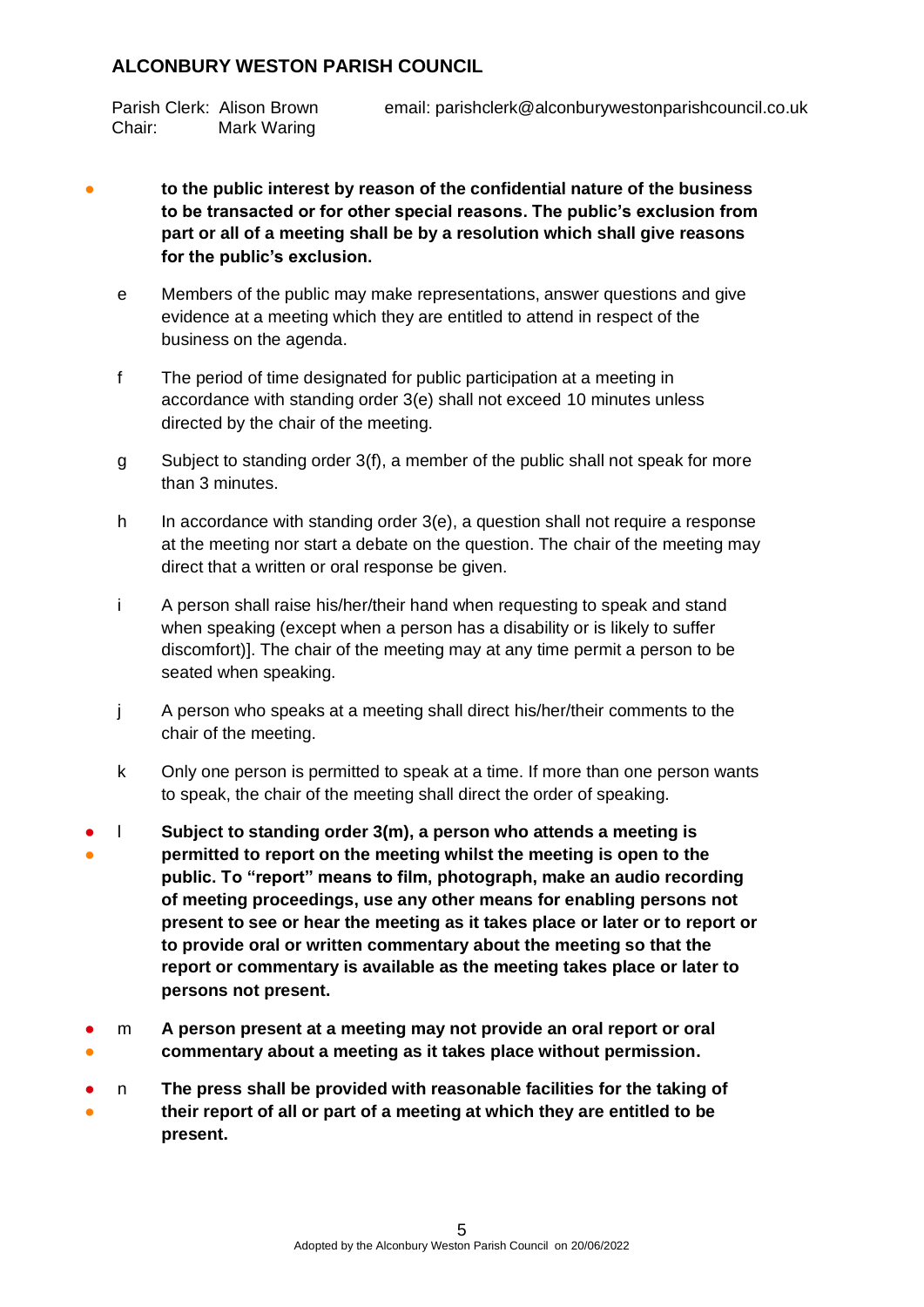Chair: Mark Waring

# Parish Clerk: Alison Brown email: parishclerk@alconburywestonparishcouncil.co.uk

- o **Subject to standing orders which indicate otherwise, anything authorised or required to be done by, to or before the Chair of the Council may in his/her/their absence be done by, to or before the Vice-Chair of the Council (if there is one).**
- p **The Chair of the Council, if present, shall preside at a meeting. If the Chair is absent from a meeting, the Vice-Chair of the Council (if there is one) if present, shall preside. If both the Chair and the Vice-Chair are absent from a meeting, a councillor as chosen by the councillors present at the meeting shall preside at the meeting.**
- ● 。<br>● q **Subject to a meeting being quorate, all questions at a meeting shall be decided by a majority of the councillors and non-councillors with voting rights present and voting.**
- 。<br>一 ● ● r **The chair of a meeting may give an original vote on any matter put to the vote, and in the case of an equality of votes may exercise his/her/their casting vote whether or not he/she/they gave an original vote.**

*See standing orders 5(h) and (i) for the different rules that apply in the election of the Chair of the Council at the annual meeting of the Council.*

- s Unless standing orders provide otherwise, voting on a question shall be **by a show of hands. At the request of a councillor, the voting on any question shall be recorded so as to show whether each councillor present and voting gave his/her/their vote for or against that question.** Such a request shall be made before moving on to the next item of business on the agenda.
	- t The minutes of a meeting shall include an accurate record of the following:
		- i. the time and place of the meeting;
		- ii. the names of councillors who are present and the names of councillors who are absent;
		- iii. interests that have been declared by councillors and non-councillors with voting rights:
		- iv. the grant of dispensations (if any) to councillors and non-councillors with voting rights;
		- v. whether a councillor or non-councillor with voting rights left the meeting when matters that they held interests in were being considered;
		- vi. if there was a public participation session; and
		- vii. the resolutions made.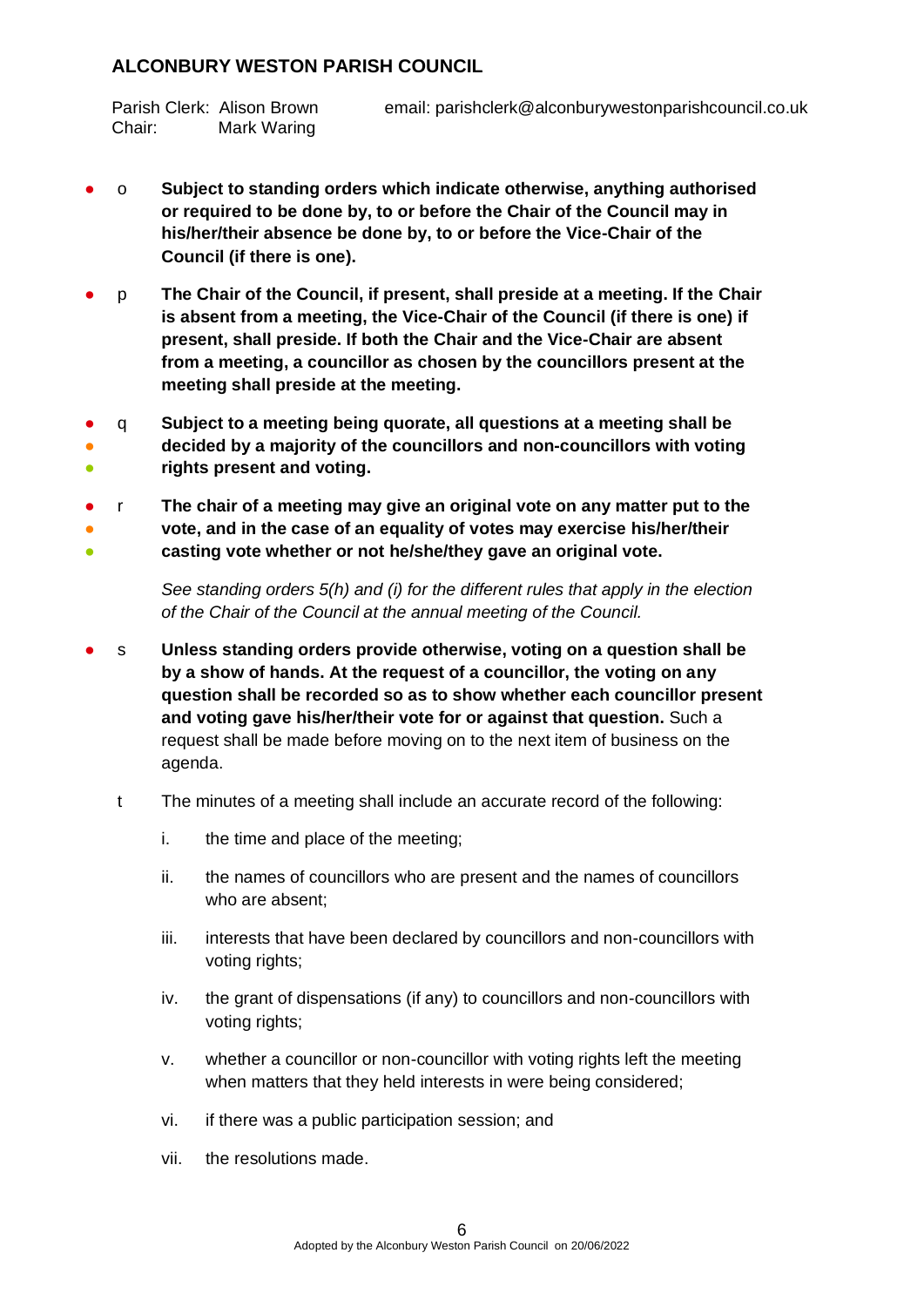Chair: Mark Waring

# Parish Clerk: Alison Brown email: parishclerk@alconburywestonparishcouncil.co.uk

- u **A councillor or a non-councillor with voting rights who has a disclosable**
- 。<br>一 ● **pecuniary interest or another interest as set out in the Council's code of conduct in a matter being considered at a meeting is subject to statutory limitations or restrictions under the code on his/her/their right to participate and vote on that matter.**
- v **No business may be transacted at a meeting unless at least one-third of the whole number of members of the Council are present and in no case shall the quorum of a meeting be less than three.**

*See standing order 4d(viii) for the quorum of a committee or sub-committee meeting.* 

- ● ● w **If a meeting is or becomes inquorate no business shall be transacted** and the meeting shall be closed. The business on the agenda for the meeting shall be adjourned to another meeting.
	- x A meeting shall not exceed a period of 2 hours.

#### <span id="page-6-0"></span> $4<sup>2</sup>$ **COMMITTEES AND SUB-COMMITTEES**

- a **Unless the Council determines otherwise, a committee may appoint a subcommittee whose terms of reference and members shall be determined by the committee.**
- b **The members of a committee may include non-councillors unless it is a committee which regulates and controls the finances of the Council.**
- c **Unless the Council determines otherwise, all the members of an advisory committee and a sub-committee of the advisory committee may be noncouncillors.**
- d The Council may appoint standing committees or other committees as may be necessary, and:
	- i. shall determine their terms of reference;
	- ii. shall determine the number and time of the ordinary meetings of a standing committee up until the date of the next annual meeting of the Council;
	- iii. shall permit a committee, other than in respect of the ordinary meetings of a committee, to determine the number and time of its meetings;
	- iv. shall, subject to standing orders 4(b) and (c), appoint and determine the terms of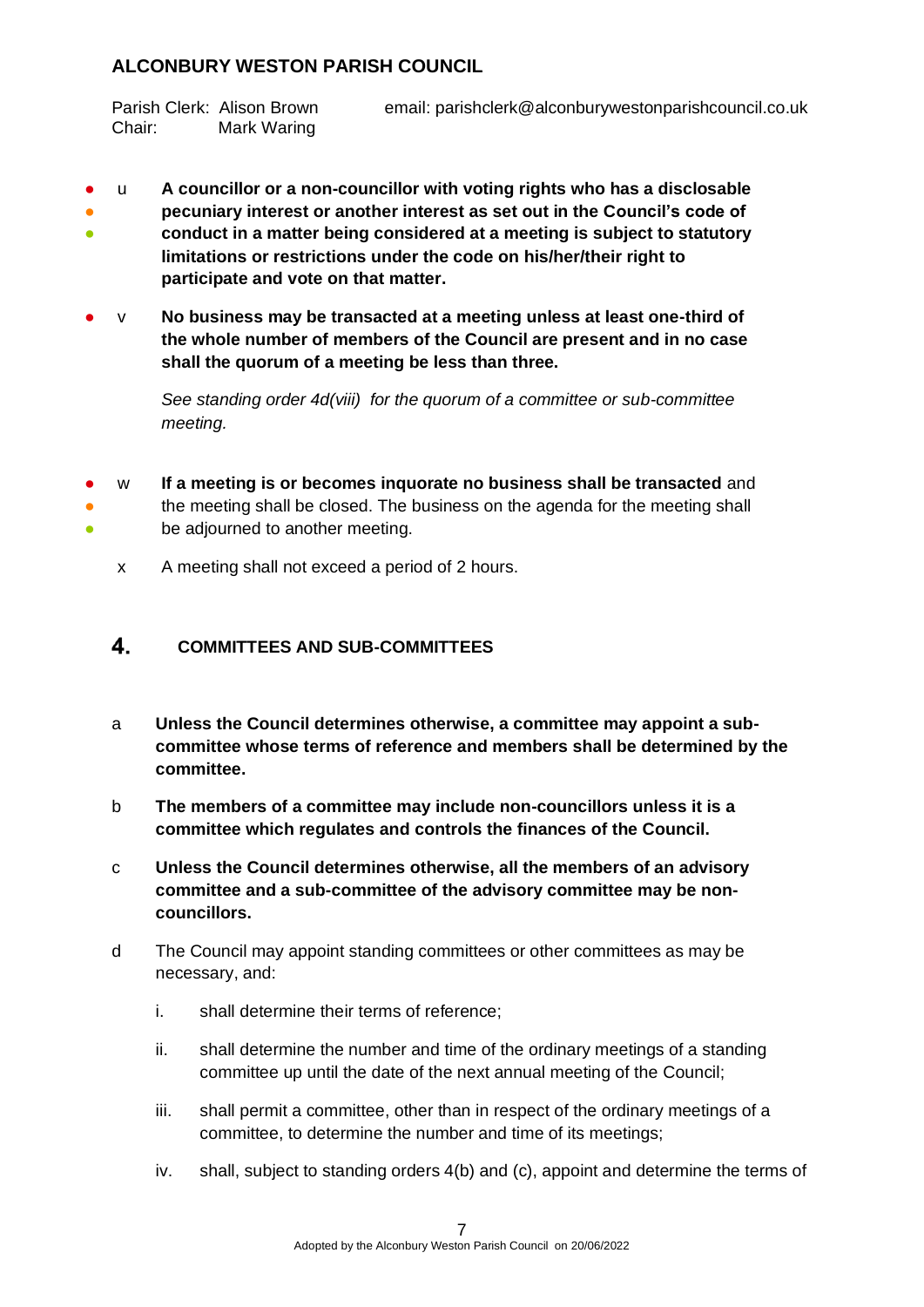Parish Clerk: Alison Brown email: parishclerk@alconburywestonparishcouncil.co.uk Chair: Mark Waring

office of members of such a committee;

- v. may, subject to standing orders 4(b) and (c), appoint and determine the terms of office of the substitute members to a committee whose role is to replace the ordinary members at a meeting of a committee if the ordinary members of the committee confirm to the Proper Officer 7 days before the meeting that they are unable to attend;
- vi. shall, after it has appointed the members of a standing committee, appoint the chair of the standing committee;
- vii. shall permit a committee other than a standing committee, to appoint its own chair at the first meeting of the committee;
- viii. shall determine the place, notice requirements and quorum for a meeting of a committee and a sub-committee which, in both cases, shall be no less than three;
- ix. shall determine if the public may participate at a meeting of a committee;
- x. shall determine if the public and press are permitted to attend the meetings of a sub-committee and also the advance public notice requirements, if any, required for the meetings of a sub-committee;
- xi. shall determine if the public may participate at a meeting of a sub-committee that they are permitted to attend; and
- xii. may dissolve a committee or a sub-committee.

#### <span id="page-7-0"></span> $5<sub>1</sub>$ **ORDINARY COUNCIL MEETINGS**

- a **In an election year, the annual meeting of the Council shall be held on or within 14 days following the day on which the councillors elected take office.**
- b **In a year which is not an election year, the annual meeting of the Council shall be held on such day in May as the Council decides.**
- c **If no other time is fixed, the annual meeting of the Council shall take place at 6pm.**
- d **In addition to the annual meeting of the Council, at least three other ordinary meetings shall be held in each year on such dates and times as the Council decides.**
- e **The first business conducted at the annual meeting of the Council shall be the**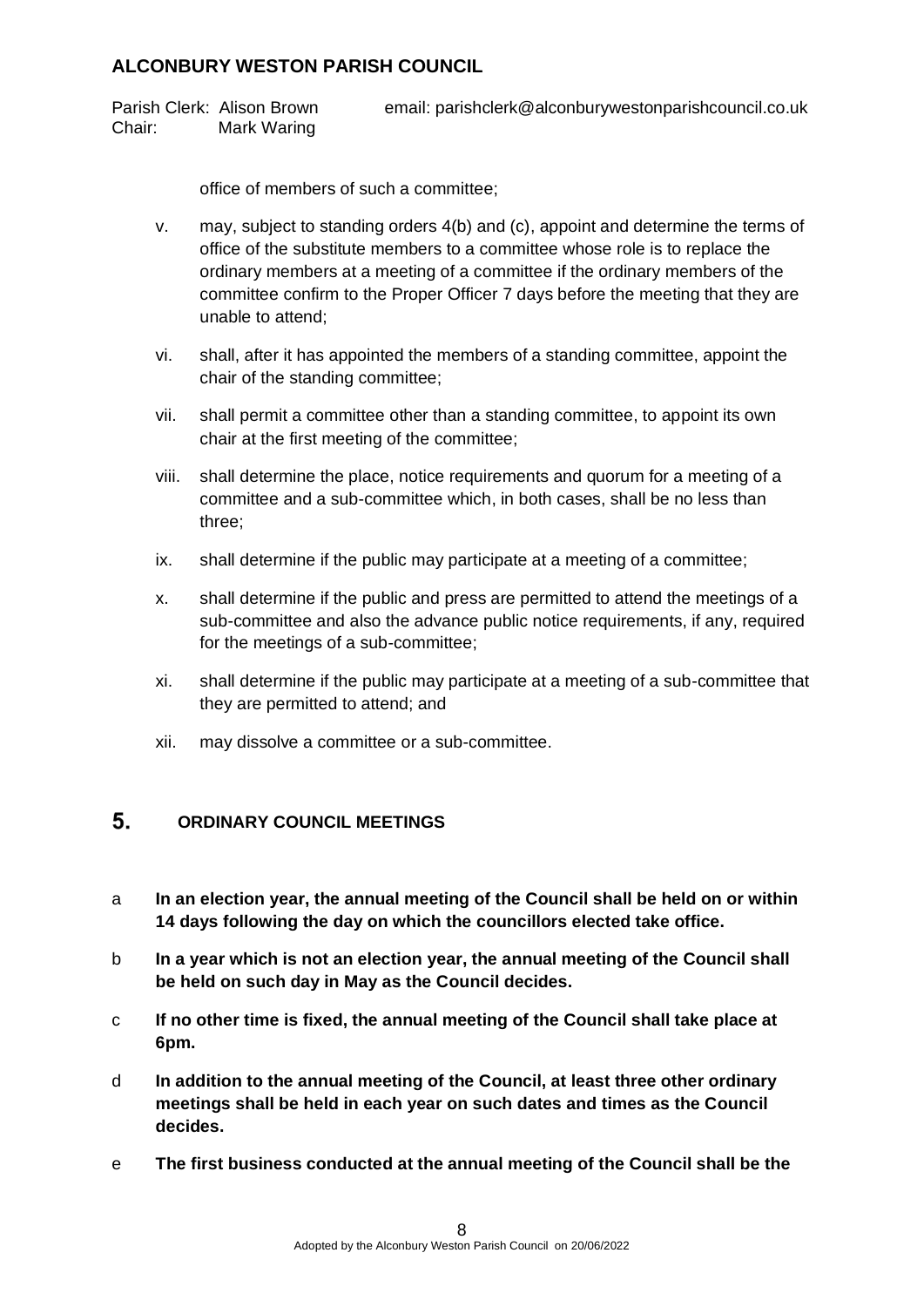Chair: Mark Waring

## Parish Clerk: Alison Brown email: parishclerk@alconburywestonparishcouncil.co.uk

**election of the Chair and Vice-Chair (if there is one) of the Council.**

- f **The Chair of the Council, unless he/she/they has resigned or becomes disqualified, shall continue in office and preside at the annual meeting until his/her/their successor is elected at the next annual meeting of the Council.**
- g **The Vice-Chair of the Council, if there is one, unless he/she/they resigns or becomes disqualified, shall hold office until immediately after the election of the Chair of the Council at the next annual meeting of the Council.**
- h **In an election year, if the current Chair of the Council has not been re-elected as a member of the Council, he/she/they shall preside at the annual meeting until a successor Chair of the Council has been elected. The current Chair of the Council shall not have an original vote in respect of the election of the new Chair of the Council but shall give a casting vote in the case of an equality of votes.**
- i **In an election year, if the current Chair of the Council has been re-elected as a member of the Council, he/she/they shall preside at the annual meeting until a new Chair of the Council has been elected. He/she/they may exercise an original vote in respect of the election of the new Chair of the Council and shall give a casting vote in the case of an equality of votes.**
- j Following the election of the Chair of the Council and Vice-Chair (if there is one) of the Council at the annual meeting, the business shall include:
	- i. **In an election year, delivery by the Chair of the Council and councillors of their acceptance of office forms unless the Council resolves for this to be done at a later date. In a year which is not an election year, delivery by the Chair of the Council of his/her/their acceptance of office form unless the Council resolves for this to be done at a later date;**
	- ii. Confirmation of the accuracy of the minutes of the last meeting of the Council;
	- iii. Receipt of the minutes of the last meeting of a committee;
	- iv. Consideration of the recommendations made by a committee;
	- v. Review of delegation arrangements to committees, sub-committees, staff and other local authorities;
	- vi. Review of the terms of reference for committees;
	- vii. Appointment of members to existing committees;
	- viii. Appointment of any new committees in accordance with standing order 4;
	- ix. Review and adoption of appropriate standing orders and financial regulations;
	- x. Review of arrangements (including legal agreements) with other local authorities,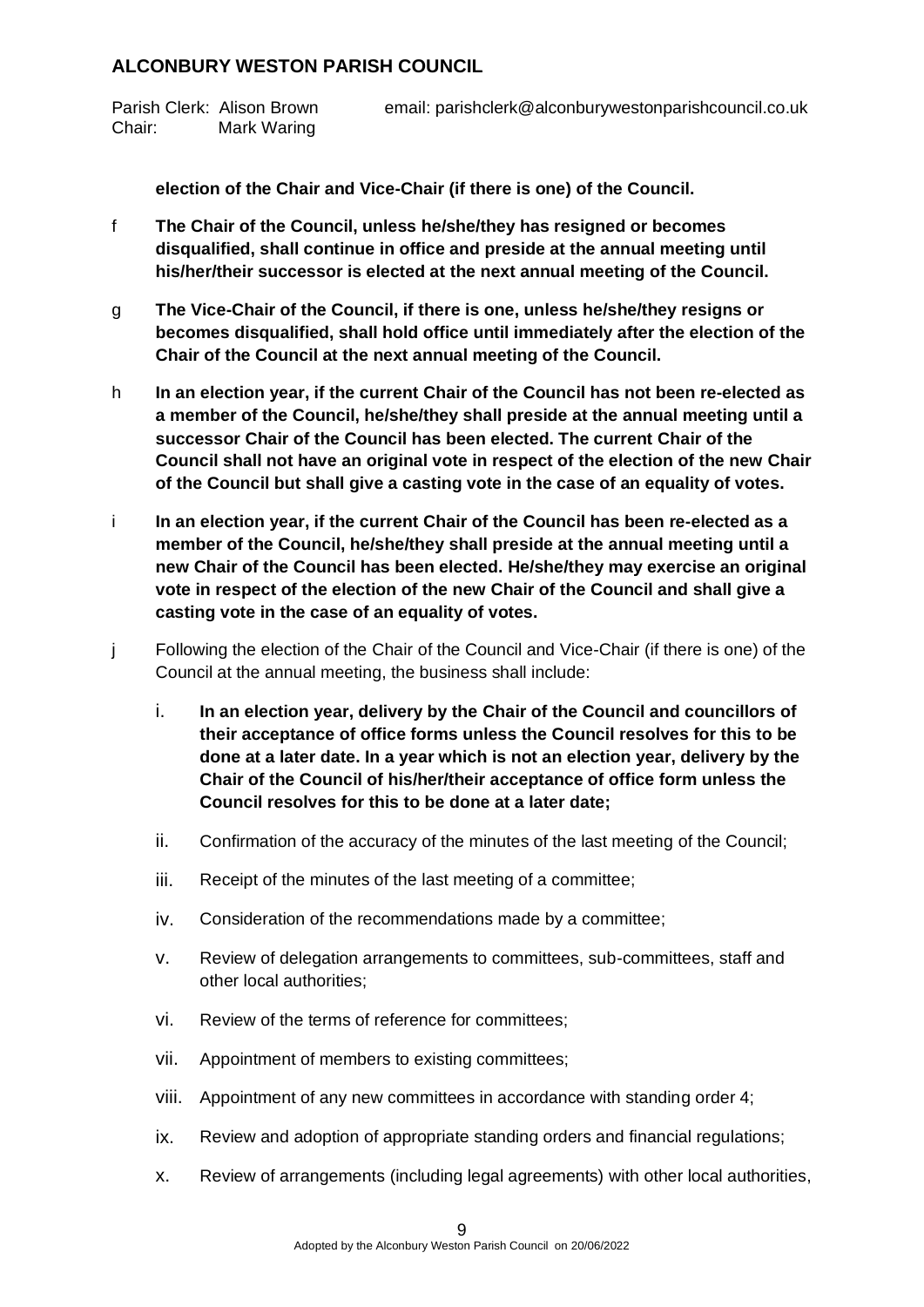Parish Clerk: Alison Brown email: parishclerk@alconburywestonparishcouncil.co.uk Chair: Mark Waring

not-for-profit bodies and businesses.

- xi. Review of representation on or work with external bodies and arrangements for reporting back;
- xii. In an election year, to make arrangements with a view to the Council becoming eligible to exercise the general power of competence in the future;
- xiii. Review of inventory of land and other assets including buildings and office equipment;
- xiv. Confirmation of arrangements for insurance cover in respect of all insurable risks;
- xv. Review of the Council's and/or staff subscriptions to other bodies;
- xvi. Review of the Council's complaints procedure;
- xvii. Review of the Council's policies, procedures and practices in respect of its obligations under freedom of information and data protection legislation (*see also standing orders 11, 20 and 21*);
- xviii. Review of the Council's policy for dealing with the press/media;
- xix. Review of the Council's employment policies and procedures;
- xx. Review of the Council's expenditure incurred under s.137 of the Local Government Act 1972 or the general power of competence.
- xxi. Determining the time and place of ordinary meetings of the Council up to and including the next annual meeting of the Council.

### <span id="page-9-0"></span>6. **EXTRAORDINARY MEETINGS OF THE COUNCIL, COMMITTEES AND SUB-COMMITTEES**

- a **The Chair of the Council may convene an extraordinary meeting of the Council at any time.**
- b **If the Chair of the Council does not call an extraordinary meeting of the Council within seven days of having been requested in writing to do so by two councillors, any two councillors may convene an extraordinary meeting of the Council. The public notice giving the time, place and agenda for such a meeting shall be signed by the two councillors.**
- c The chair of a committee [or a sub-committee] may convene an extraordinary meeting of the committee [or the sub-committee] at any time.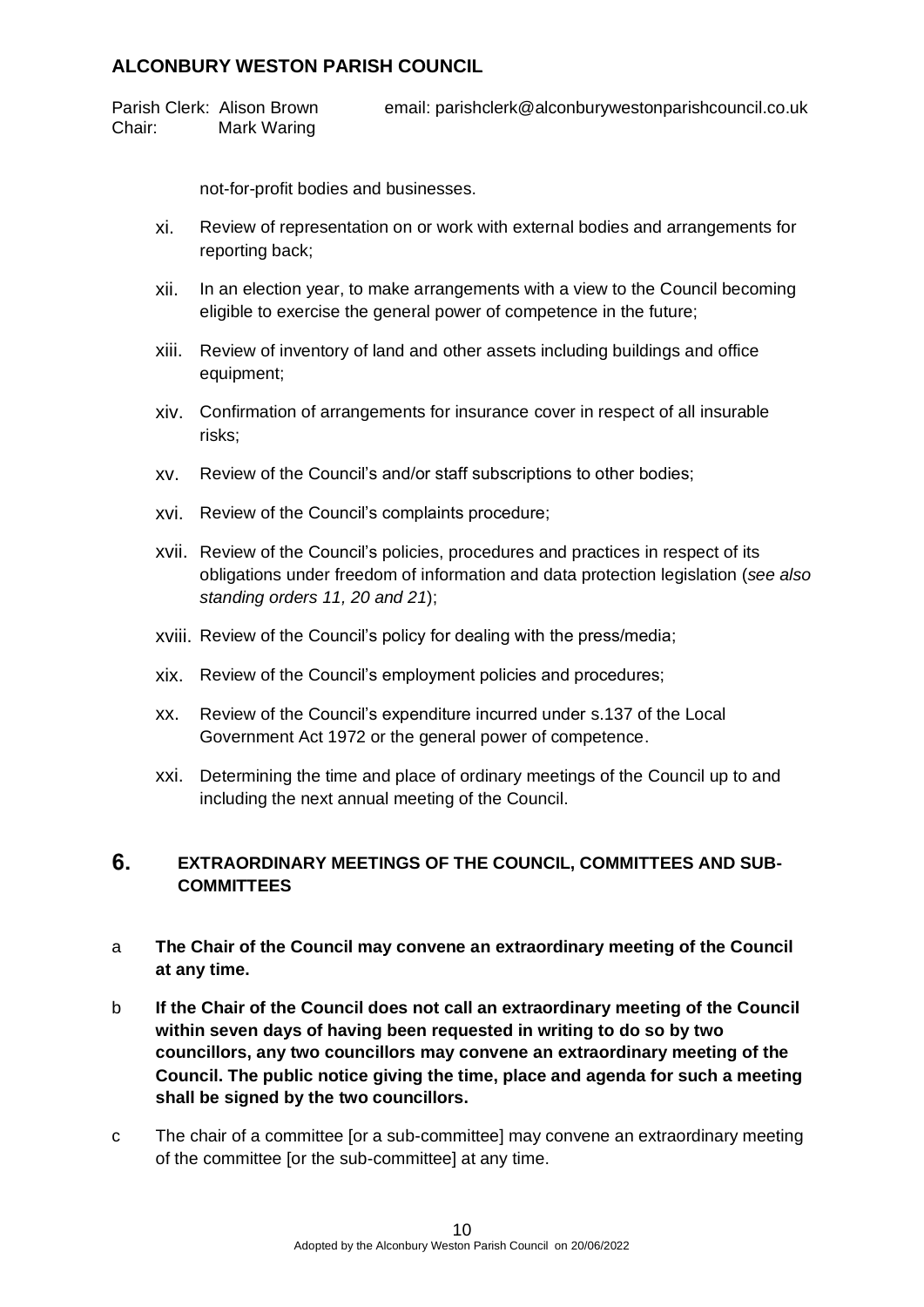Chair: Mark Waring

Parish Clerk: Alison Brown email: parishclerk@alconburywestonparishcouncil.co.uk

d If the chair of a committee [or a sub-committee] does not call an extraordinary meeting within 7 days of having been requested to do so by 2 members of the committee [or the sub-committee], any 2 members of the committee [or the sub-committee] may convene an extraordinary meeting of the committee [or a sub-committee].

#### <span id="page-10-0"></span> $\overline{7}$ . **PREVIOUS RESOLUTIONS**

- a A resolution shall not be reversed within six months except either by a special motion, which requires written notice by at least 3 councillors to be given to the Proper Officer in accordance with standing order 9, or by a motion moved in pursuance of the recommendation of a committee or a sub-committee.
- b When a motion moved pursuant to standing order 7(a) has been disposed of, no similar motion may be moved for a further six months.

#### <span id="page-10-1"></span>8. **VOTING ON APPOINTMENTS**

a Where more than two persons have been nominated for a position to be filled by the Council and none of those persons has received an absolute majority of votes in their favour, the name of the person having the least number of votes shall be struck off the list and a fresh vote taken. This process shall continue until a majority of votes is given in favour of one person. A tie in votes may be settled by the casting vote exercisable by the chair of the meeting.

### <span id="page-10-2"></span>9. **MOTIONS FOR A MEETING THAT REQUIRE WRITTEN NOTICE TO BE GIVEN TO THE PROPER OFFICER**

- a A motion shall relate to the responsibilities of the meeting for which it is tabled and in any event shall relate to the performance of the Council's statutory functions, powers and obligations or an issue which specifically affects the Council's area or its residents.
- b No motion may be moved at a meeting unless it is on the agenda and the mover has given written notice of its wording to the Proper Officer at least 7 clear days before the meeting. Clear days do not include the day of the notice or the day of the meeting.
- c The Proper Officer may, before including a motion on the agenda received in accordance with standing order 9(b), correct obvious grammatical or typographical errors in the wording of the motion.
- d If the Proper Officer considers the wording of a motion received in accordance with standing order 9(b) is not clear in meaning, the motion shall be rejected until the mover of the motion resubmits it, so that it can be understood, in writing, to the Proper Officer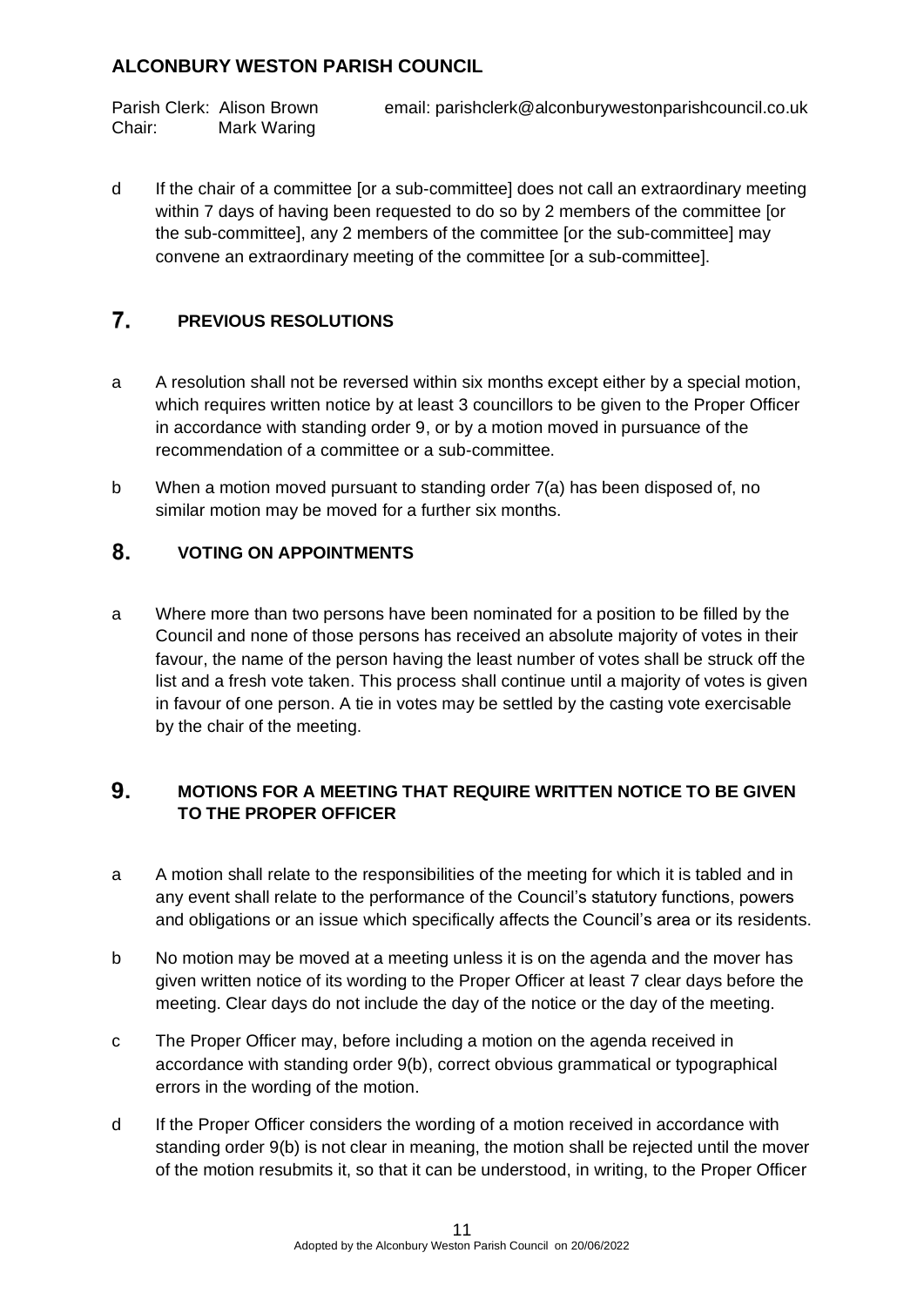Parish Clerk: Alison Brown email: parishclerk@alconburywestonparishcouncil.co.uk Chair: Mark Waring

at least 5 clear days before the meeting.

- e If the wording or subject of a proposed motion is considered improper, the Proper Officer shall consult with the chair of the forthcoming meeting or, as the case may be, the councillors who have convened the meeting, to consider whether the motion shall be included in the agenda or rejected.
- f The decision of the Proper Officer as to whether or not to include the motion on the agenda shall be final.
- g Motions received shall be recorded and numbered in the order that they are received.
- h Motions rejected shall be recorded with an explanation by the Proper Officer of the reason for rejection.

#### <span id="page-11-0"></span> $10<sub>1</sub>$ **MOTIONS AT A MEETING THAT DO NOT REQUIRE WRITTEN NOTICE**

- a The following motions may be moved at a meeting without written notice to the Proper Officer:
	- i. to correct an inaccuracy in the draft minutes of a meeting;
	- ii. to move to a vote;
	- iii. to defer consideration of a motion;
	- iv. to refer a motion to a particular committee or sub-committee;
	- v. to appoint a person to preside at a meeting;
	- vi. to change the order of business on the agenda;
	- vii. to proceed to the next business on the agenda;
	- viii. to require a written report;
	- ix. to appoint a committee or sub-committee and their members;
	- x. to extend the time limits for speaking;
	- xi. to exclude the press and public from a meeting in respect of confidential or other information which is prejudicial to the public interest;
	- xii. to not hear further from a councillor or a member of the public;
	- xiii. to exclude a councillor or member of the public for disorderly conduct;
	- xiv. to temporarily suspend the meeting;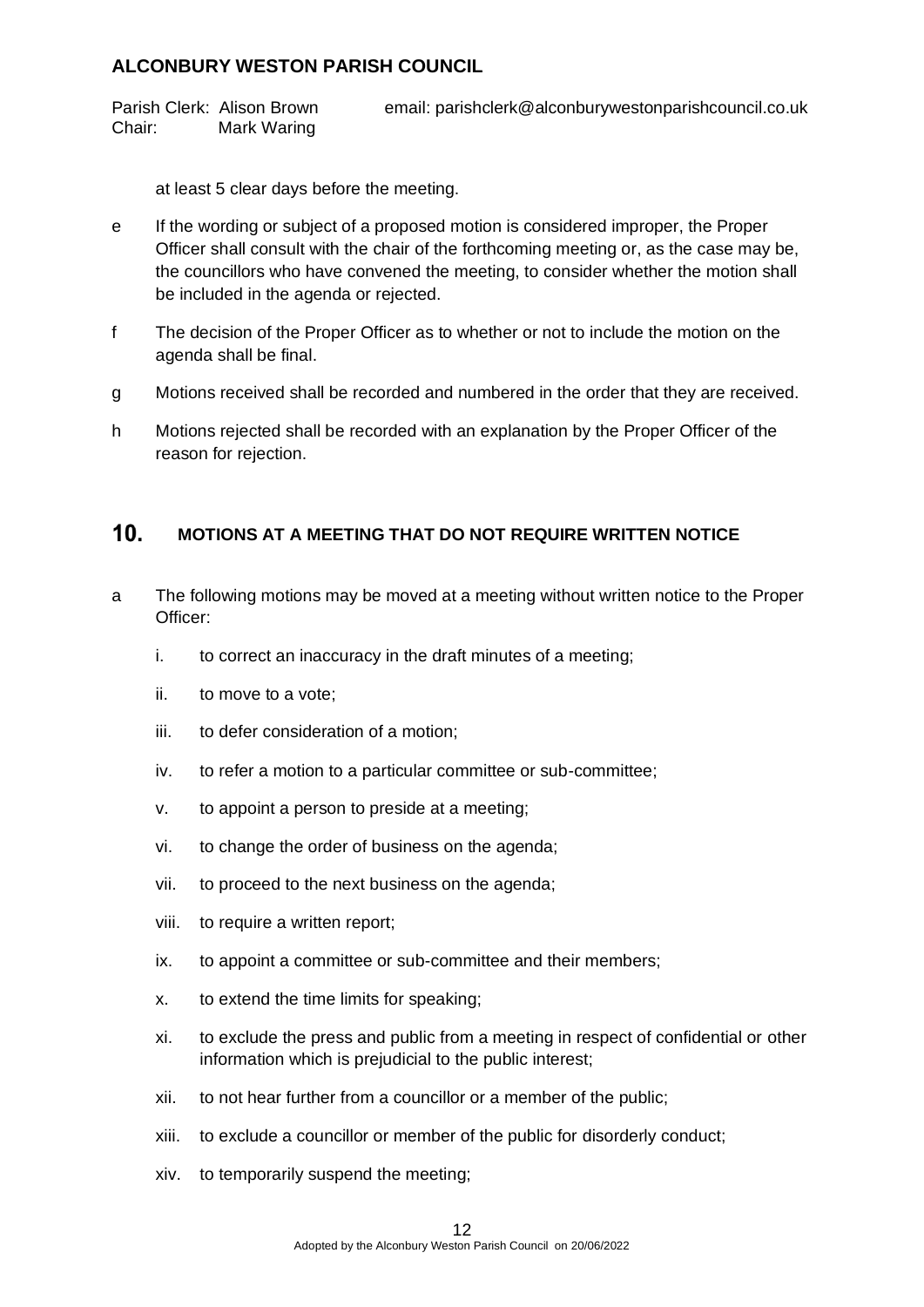Parish Clerk: Alison Brown email: parishclerk@alconburywestonparishcouncil.co.uk Chair: Mark Waring

- xv. to suspend a particular standing order (unless it reflects mandatory statutory or legal requirements);
- xvi. to adjourn the meeting; or
- xvii. to close the meeting.

#### <span id="page-12-0"></span> $11<sub>1</sub>$ **MANAGEMENT OF INFORMATION**

*See also standing order 20.*

- a **The Council shall have in place and keep under review, technical and organisational measures to keep secure information (including personal data) which it holds in paper and electronic form. Such arrangements shall include deciding who has access to personal data and encryption of personal data.**
- b **The Council shall have in place, and keep under review, policies for the retention and safe destruction of all information (including personal data) which it holds in paper and electronic form. The Council's retention policy shall confirm the period for which information (including personal data) shall be retained or if this is not possible the criteria used to determine that period (e.g. the Limitation Act 1980).**
- c **The agenda, papers that support the agenda and the minutes of a meeting shall not disclose or otherwise undermine confidential information or personal data without legal justification.**
- d **Councillors, staff, the Council's contractors and agents shall not disclose confidential information or personal data without legal justification.**

#### <span id="page-12-1"></span> $12.$ **DRAFT MINUTES**

| <b>Full Council meetings</b> | $\bullet$ |
|------------------------------|-----------|
| Committee meetings           | ●         |
| Sub-committee meetings       |           |

- a If the draft minutes of a preceding meeting have been served on councillors with the agenda to attend the meeting at which they are due to be approved for accuracy, they shall be taken as read.
- b There shall be no discussion about the draft minutes of a preceding meeting except in relation to their accuracy. A motion to correct an inaccuracy in the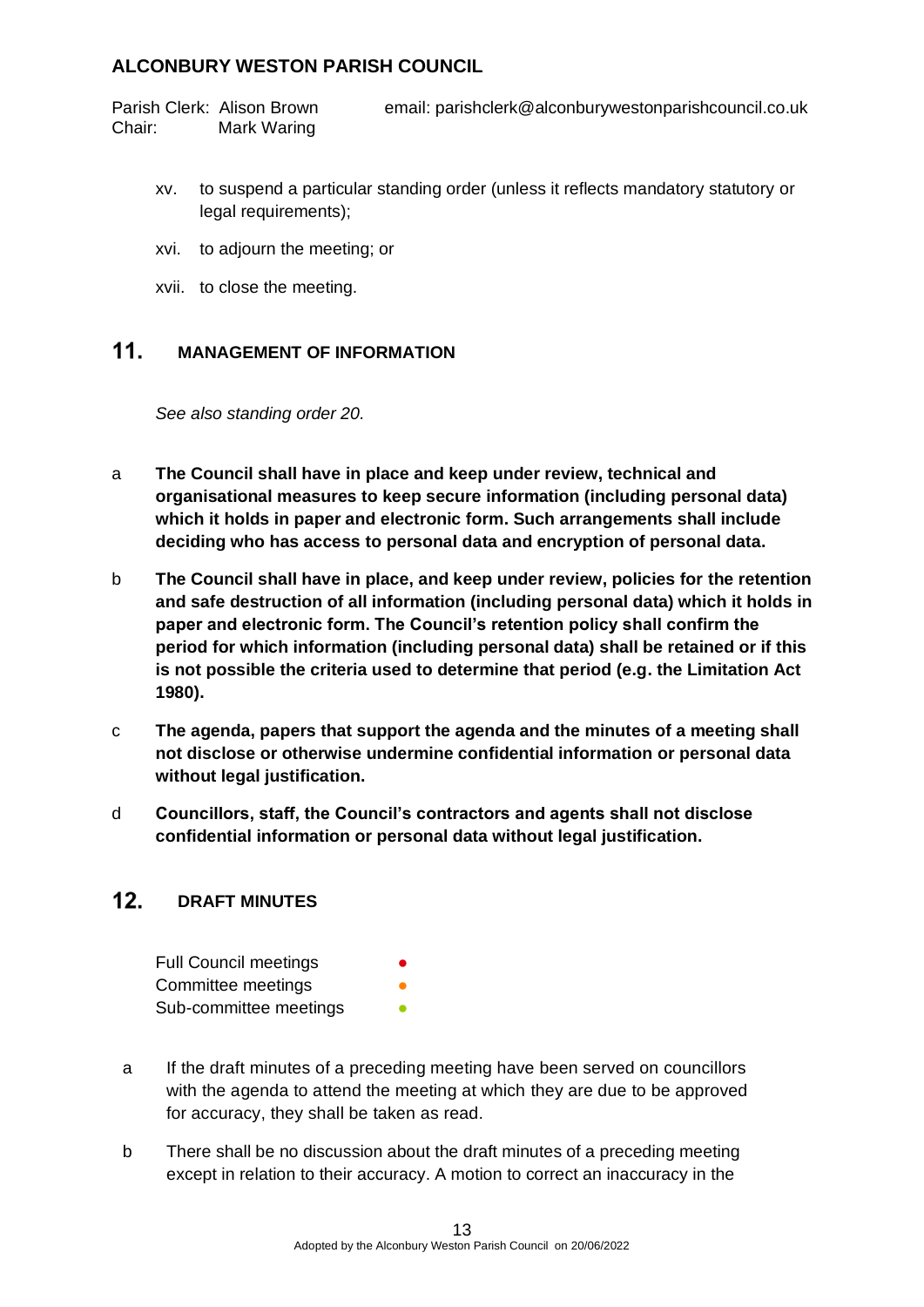Chair: Mark Waring

Parish Clerk: Alison Brown email: parishclerk@alconburywestonparishcouncil.co.uk

draft minutes shall be moved in accordance with standing order 10(a)(i).

- c The accuracy of draft minutes, including any amendment(s) made to them, shall be confirmed by resolution and shall be signed by the chair of the meeting and stand as an accurate record of the meeting to which the minutes relate.
- d If the chair of the meeting does not consider the minutes to be an accurate record of the meeting to which they relate, he/she/they shall sign the minutes and include a paragraph in the following terms or to the same effect:

"The chair of this meeting does not believe that the minutes of the meeting of the ( ) held on [date] in respect of ( ) were a correct record but his/her/their view was not upheld by the meeting and the minutes are confirmed as an accurate record of the proceedings."

● ● ● e **If the Council's gross annual income or expenditure (whichever is higher) does not exceed £25,000, it shall publish draft minutes on a website which is publicly accessible and free of charge not later than one month after the meeting has taken place.**

f Subject to the publication of draft minutes in accordance with standing order 12(e) and standing order 20(a) and following a resolution which confirms the accuracy of the minutes of a meeting, the draft minutes or recordings of the meeting for which approved minutes exist shall be destroyed.

#### <span id="page-13-0"></span> $13<sub>1</sub>$ **CODE OF CONDUCT AND DISPENSATIONS**

*See also standing order 3(u).*

- a All councillors and non-councillors with voting rights shall observe the code of conduct adopted by the Council.
- b Unless he/she/they has been granted a dispensation, a councillor or non-councillor with voting rights shall withdraw from a meeting when it is considering a matter in which he/she/they has a disclosable pecuniary interest. He/she/they may return to the meeting after it has considered the matter in which he/she/they had the interest.
- c Unless he/she/they has been granted a dispensation, a councillor or non-councillor with voting rights shall withdraw from a meeting when it is considering a matter in which he/she/they has another interest if so required by the Council's code of conduct. He/she/they may return to the meeting after it has considered the matter in which he/she/they had the interest.
- d **Dispensation requests shall be in writing and submitted to the Proper Officer** as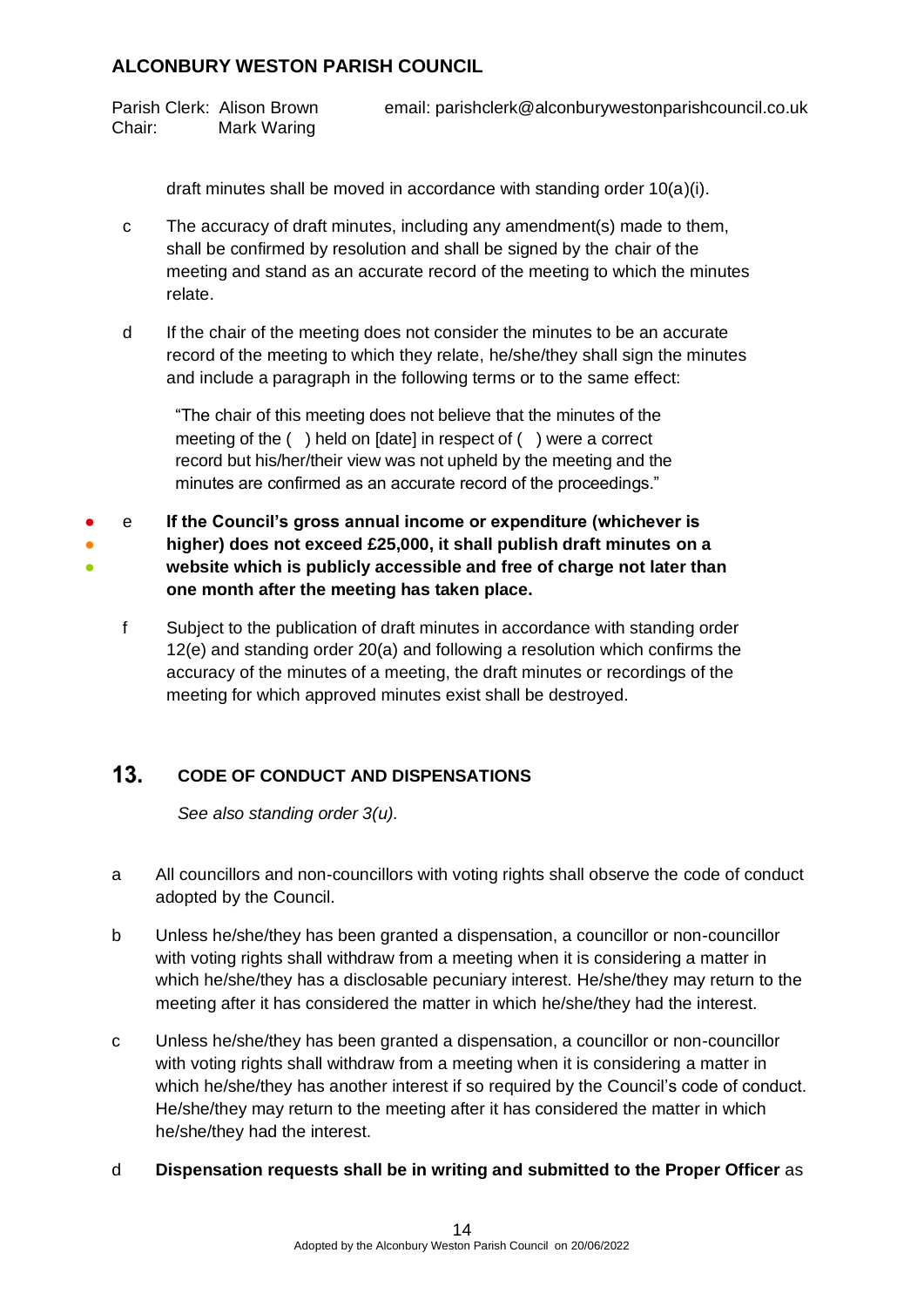Parish Clerk: Alison Brown email: parishclerk@alconburywestonparishcouncil.co.uk Chair: Mark Waring

soon as possible before the meeting, or failing that, at the start of the meeting for which the dispensation is required.

- e A decision as to whether to grant a dispensation shall be made by a meeting of the Council, or committee or sub-committee for which the dispensation is required and that decision is final.
- f A dispensation request shall confirm:
	- i. the description and the nature of the disclosable pecuniary interest or other interest to which the request for the dispensation relates;
	- ii. whether the dispensation is required to participate at a meeting in a discussion only or a discussion and a vote;
	- iii. the date of the meeting or the period (not exceeding four years) for which the dispensation is sought; and
	- iv. an explanation as to why the dispensation is sought.
- g Subject to standing orders 13(d) and (f), a dispensation request shall be considered by the Proper Officer before the meeting or, if this is not possible, at the start of the meeting for which the dispensation is required.
- **h A dispensation may be granted in accordance with standing order 13(e) if having regard to all relevant circumstances any of the following apply:**
	- **i. without the dispensation the number of persons prohibited from participating in the particular business would be so great a proportion of the meeting transacting the business as to impede the transaction of the business;**
	- **ii. granting the dispensation is in the interests of persons living in the Council's area; or**
	- **iii. it is otherwise appropriate to grant a dispensation.**

#### <span id="page-14-0"></span> $14$ **CODE OF CONDUCT COMPLAINTS**

- a Upon notification by the District or Unitary Council that it is dealing with a complaint that a councillor or non-councillor with voting rights has breached the Council's code of conduct, the Proper Officer shall, subject to standing order 11, report this to the Council.
- b Where the notification in standing order 14(a) relates to a complaint made by the Proper Officer, the Proper Officer shall notify the Chair of Council of this fact, and the Chair shall nominate another staff member to assume the duties of the Proper Officer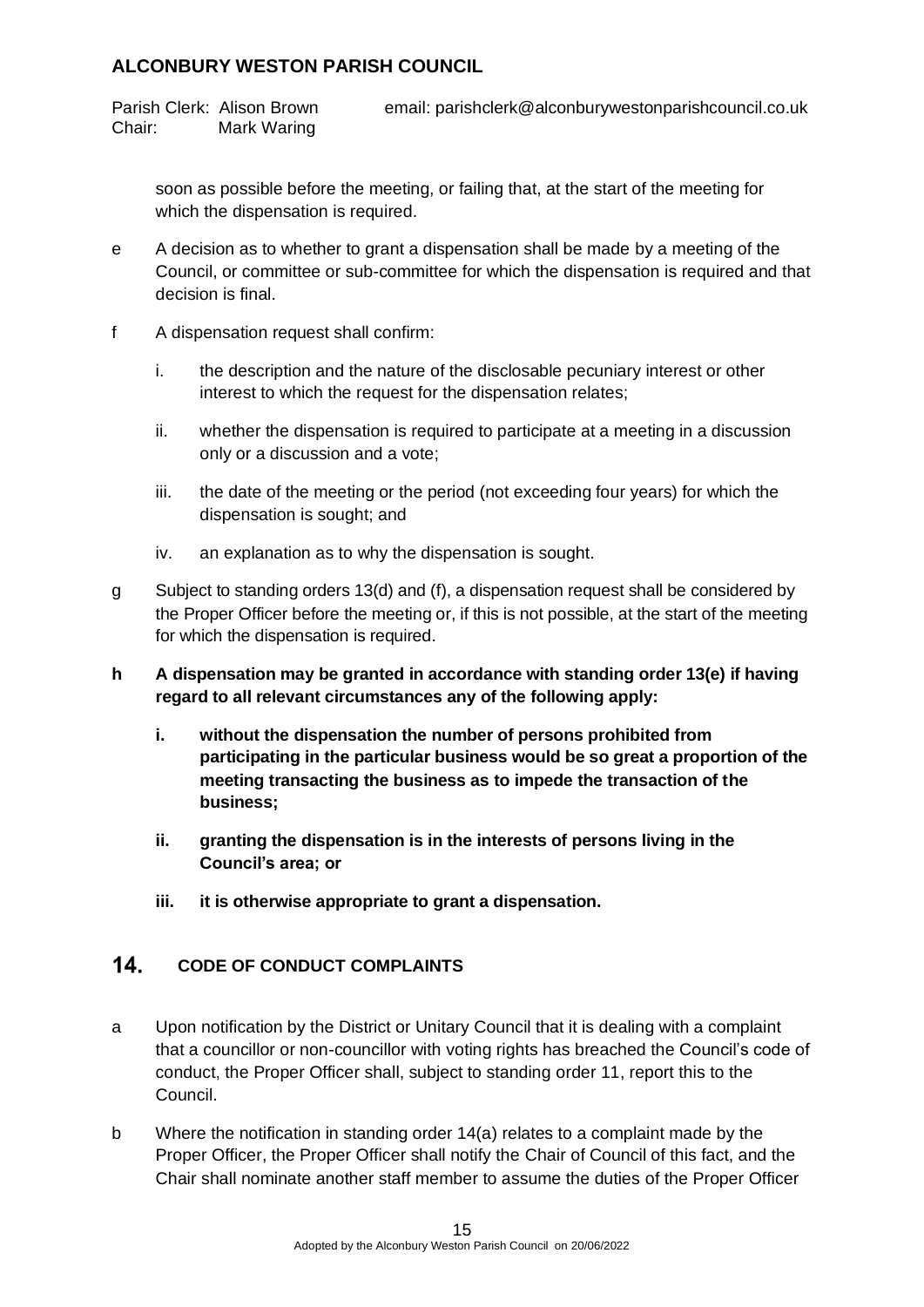Parish Clerk: Alison Brown email: parishclerk@alconburywestonparishcouncil.co.uk Chair: Mark Waring

in relation to the complaint until it has been determined and the Council has agreed what action, if any, to take in accordance with standing order 14(d).

- c The Council may:
	- i. provide information or evidence where such disclosure is necessary to investigate the complaint or is a legal requirement;
	- ii. seek information relevant to the complaint from the person or body with statutory responsibility for investigation of the matter;
- <span id="page-15-0"></span>d **Upon notification by the District or Unitary Council that a councillor or noncouncillor with voting rights has breached the Council's code of conduct, the Council shall consider what, if any, action to take against him. Such action excludes disqualification or suspension from office.**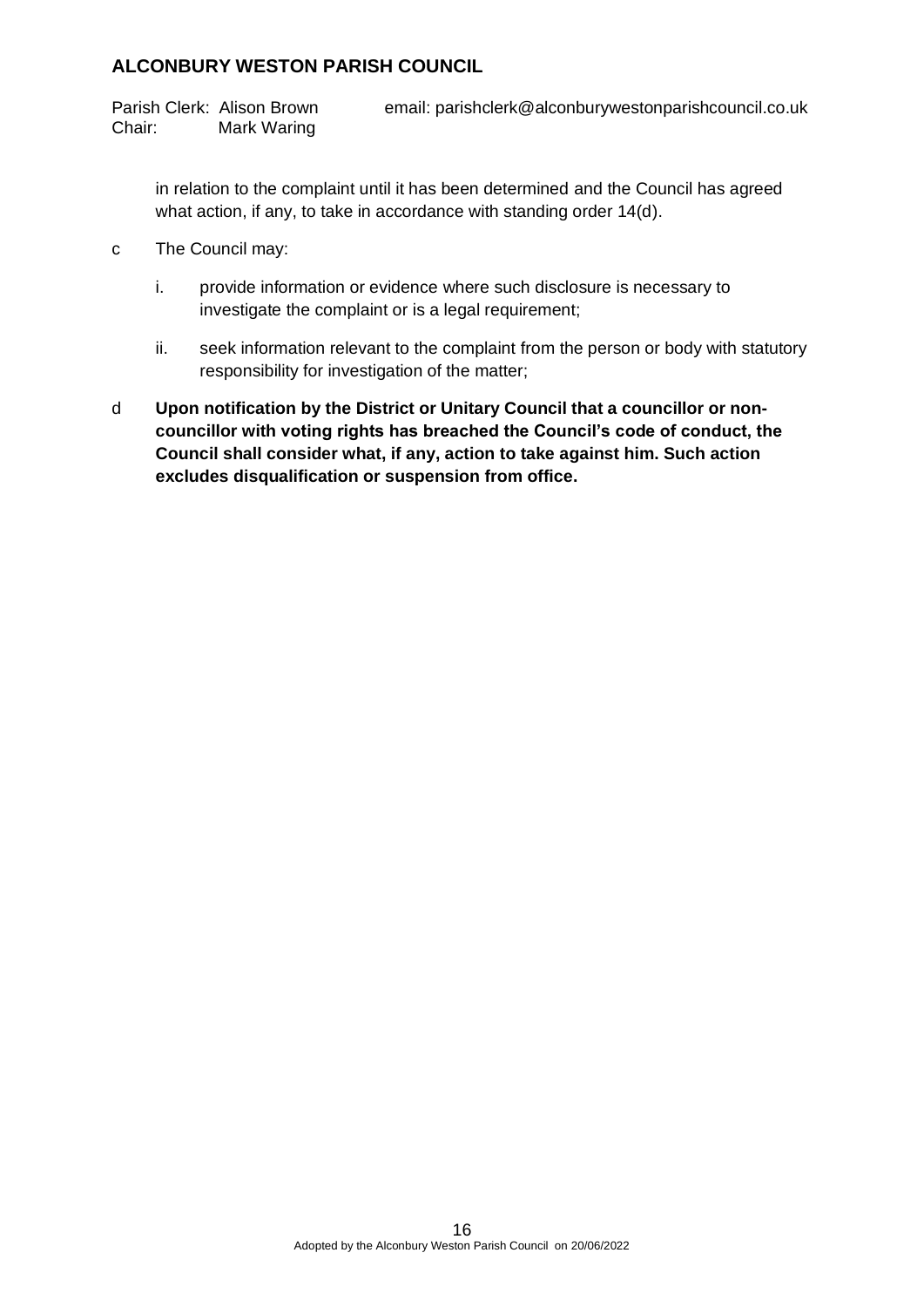Parish Clerk: Alison Brown email: parishclerk@alconburywestonparishcouncil.co.uk Chair: Mark Waring

#### $15.$ **PROPER OFFICER**

- a The Proper Officer shall be either (i) the clerk or (ii) other staff member(s) nominated by the Council to undertake the work of the Proper Officer when the Proper Officer is absent.
- b The Proper Officer shall:
	- i. **at least three clear days before a meeting of the council, a committee** or a sub-committee**,**
		- **serve on councillors by delivery or post at their residences or by email authenticated in such manner as the Proper Officer thinks fit, a signed summons confirming the time, place and the agenda (provided the councillor has consented to service by email), and**
		- **Provide, in a conspicuous place, public notice of the time, place and agenda (provided that the public notice with agenda of an extraordinary meeting of the Council convened by councillors is signed by them).**

*See standing order 3(b) for the meaning of clear days for a meeting of a full council and standing order 3(c) for the meaning of clear days for a meeting of a committee;*

- ii. subject to standing order 9, include on the agenda all motions in the order received unless a councillor has given written notice at least 5 days before the meeting confirming his/her/their withdrawal of it;
- iii. **convene a meeting of the Council for the election of a new Chair of the Council, occasioned by a casual vacancy in his/her/their office;**
- iv. **facilitate inspection of the minute book by local government electors;**
- v. **receive and retain copies of byelaws made by other local authorities;**
- vi. hold acceptance of office forms from councillors;
- vii. hold a copy of every councillor's register of interests;
- viii. assist with responding to requests made under freedom of information legislation and rights exercisable under data protection legislation, in accordance with the Council's relevant policies and procedures;
- ix. liaise, as appropriate, with the Council's Data Protection Officer (if there is one);
- x. receive and send general correspondence and notices on behalf of the Council except where there is a resolution to the contrary;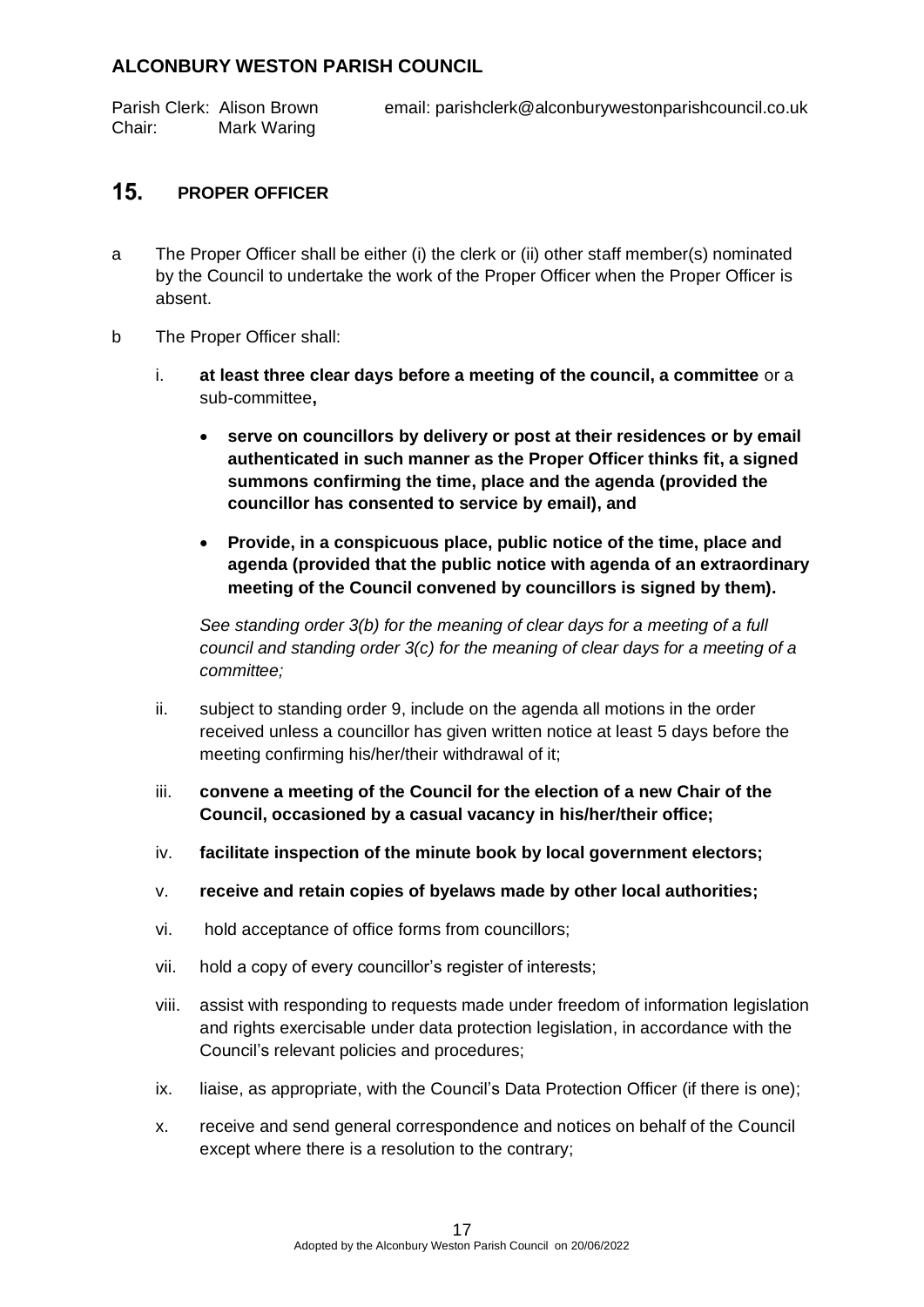Parish Clerk: Alison Brown email: parishclerk@alconburywestonparishcouncil.co.uk Chair: Mark Waring

- xi. assist in the organisation of, storage of, access to, security of and destruction of information held by the Council in paper and electronic form subject to the requirements of data protection and freedom of information legislation and other legitimate requirements (e.g. the Limitation Act 1980);
- xii. arrange for legal deeds to be executed; (*see also standing order 23);*
- xiii. arrange or manage the prompt authorisation, approval, and instruction regarding any payments to be made by the Council in accordance with its financial regulations;
- xiv. record every planning application notified to the Council and the Council's response to the local planning authority in a book for such purpose;
- xv. refer a planning application received by the Council to the Chair or in his/her/their absence the Vice-Chair (if there is one) of the Council within two working days of receipt to facilitate an extraordinary meeting if the nature of a planning application requires consideration before the next ordinary meeting of the Council.
- xvi. manage access to information about the Council via the publication scheme; and
- xvii. retain custody of the seal of the Council (if there is one) which shall not be used without a resolution to that effect. (s*ee also standing order 23).*

#### <span id="page-17-0"></span> $16.$ **RESPONSIBLE FINANCIAL OFFICER**

a The Council shall appoint appropriate staff member(s) to undertake the work of the Responsible Financial Officer when the Responsible Financial Officer is absent.

#### <span id="page-17-1"></span> $17.$ **ACCOUNTS AND ACCOUNTING STATEMENTS**

- a "Proper practices" in standing orders refer to the most recent version of "Governance and Accountability for Local Councils – a Practitioners' Guide".
- b All payments by the Council shall be authorised, approved and paid in accordance with the law, proper practices and the Council's financial regulations.
- c The Responsible Financial Officer shall supply to each councillor as soon as practicable after 30 June, 30 September and 31 December in each year a statement to summarise: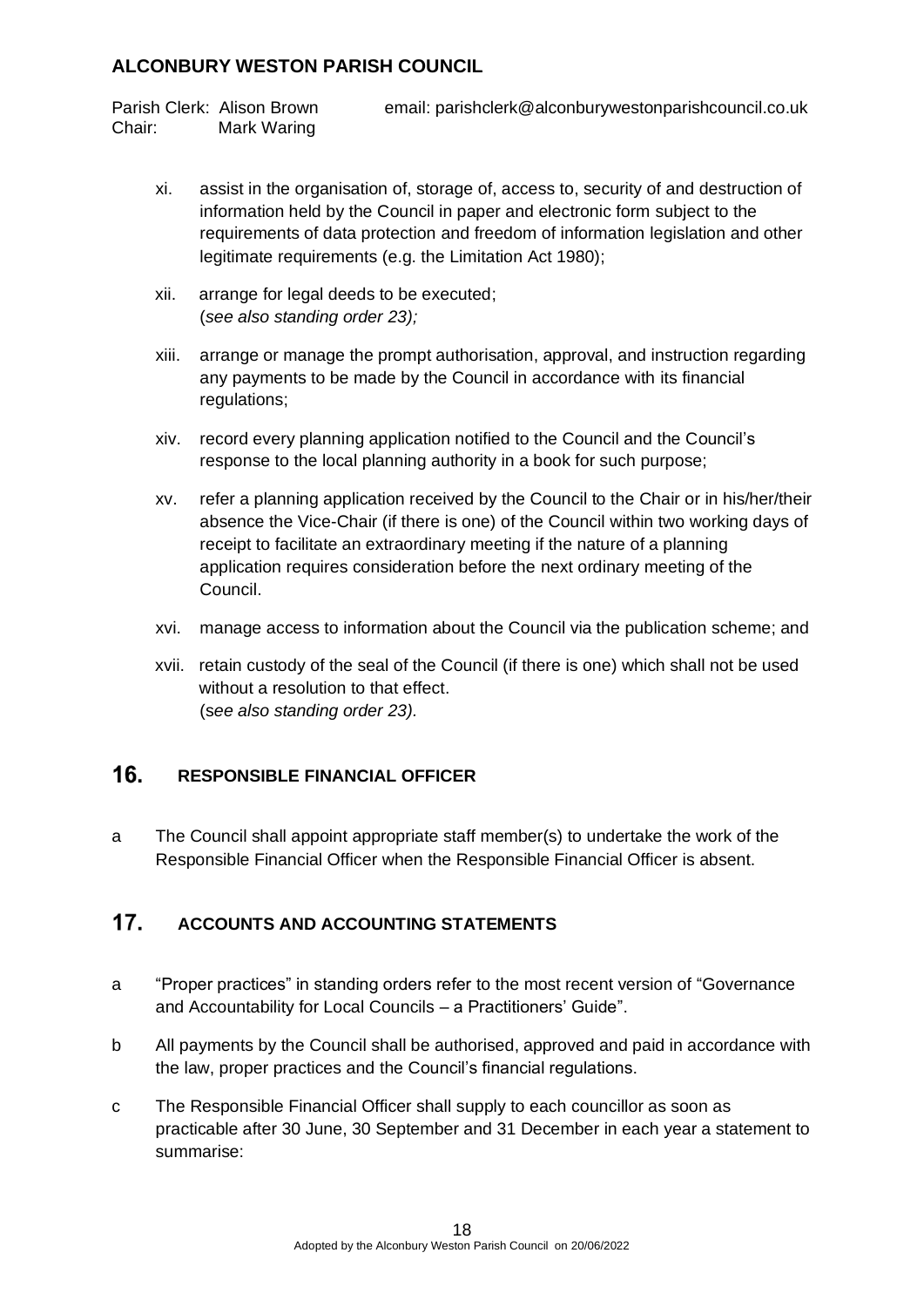Parish Clerk: Alison Brown email: parishclerk@alconburywestonparishcouncil.co.uk Chair: Mark Waring

- i. the Council's receipts and payments (or income and expenditure) for each quarter;
- ii. the Council's aggregate receipts and payments (or income and expenditure) for the year to date;
- iii. the balances held at the end of the quarter being reported and

which includes a comparison with the budget for the financial year and highlights any actual or potential overspends.

- d As soon as possible after the financial year end at 31 March, the Responsible Financial Officer shall provide:
	- i. each councillor with a statement summarising the Council's receipts and payments (or income and expenditure) for the last quarter and the year to date for information; and
	- ii. to the Council the accounting statements for the year in the form of Section 2 of the annual governance and accountability return, as required by proper practices, for consideration and approval.
- e The year-end accounting statements shall be prepared in accordance with proper practices and apply the form of accounts determined by the Council (receipts and payments, or income and expenditure) for the year to 31 March. A completed draft annual governance and accountability return shall be presented to all councillors at least 14 days prior to anticipated approval by the Council. The annual governance and accountability return of the Council, which is subject to external audit, including the annual governance statement, shall be presented to the Council for consideration and formal approval before 30 June.

#### <span id="page-18-0"></span> $18.$ **FINANCIAL CONTROLS AND PROCUREMENT**

- a. The Council shall consider and approve financial regulations drawn up by the Responsible Financial Officer, which shall include detailed arrangements in respect of the following:
	- i. the keeping of accounting records and systems of internal controls;
	- ii. the assessment and management of financial risks faced by the Council;
	- iii. the work of the independent internal auditor in accordance with proper practices and the receipt of regular reports from the internal auditor, which shall be required at least annually;
	- iv. the inspection and copying by councillors and local electors of the Council's accounts and/or orders of payments; and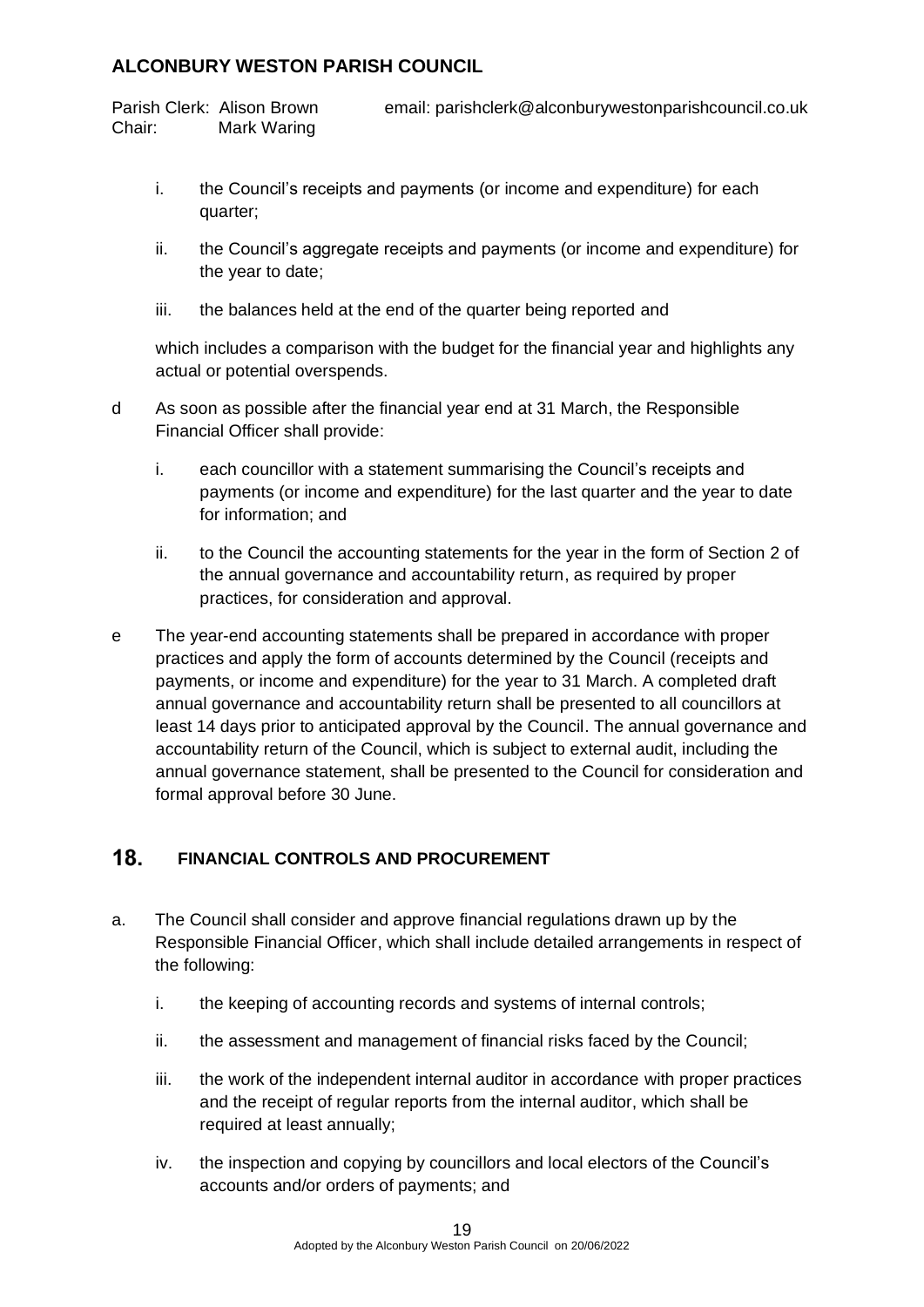Chair: Mark Waring

Parish Clerk: Alison Brown email: parishclerk@alconburywestonparishcouncil.co.uk

- v. whether contracts with an estimated value below **£25,000** due to special circumstances are exempt from a tendering process or procurement exercise.
- b. Financial regulations shall be reviewed regularly and at least annually for fitness of purpose.
- c. **A public contract regulated by the Public Contracts Regulations 2015 with an estimated value in excess of £25,000 but less than the relevant thresholds referred to in standing order 18(f) is subject to the "light touch" arrangements under Regulations 109-114 of the Public Contracts Regulations 2015 unless it proposes to use an existing list of approved suppliers (framework agreement).**
- d. Subject to additional requirements in the financial regulations of the Council, the tender process for contracts for the supply of goods, materials, services or the execution of works shall include, as a minimum, the following steps:
	- i. a specification for the goods, materials, services or the execution of works shall be drawn up;
	- ii. an invitation to tender shall be drawn up to confirm (i) the Council's specification (ii) the time, date and address for the submission of tenders (iii) the date of the Council's written response to the tender and (iv) the prohibition on prospective contractors contacting councillors or staff to encourage or support their tender outside the prescribed process;
	- iii. the invitation to tender shall be advertised in a local newspaper and in any other manner that is appropriate;
	- iv. tenders are to be submitted in writing in a sealed marked envelope addressed to the Proper Officer;
	- v. tenders shall be opened by the Proper Officer in the presence of at least one councillor after the deadline for submission of tenders has passed;
	- vi. tenders are to be reported to and considered by the appropriate meeting of the Council or a committee or sub-committee with delegated responsibility.
- e. Neither the Council, nor a committee or a sub-committee with delegated responsibility for considering tenders, is bound to accept the lowest value tender.
	- f. **Where the value of a contract is likely to exceed the threshold specified by the Office of Government Commerce from time to time, the Council must consider whether the Public Contracts Regulations 2015 or the Utilities Contracts Regulations 2016 apply to the contract and, if either of those Regulations apply, the Council must comply with procurement rules. NALC's procurement guidance contains further details.**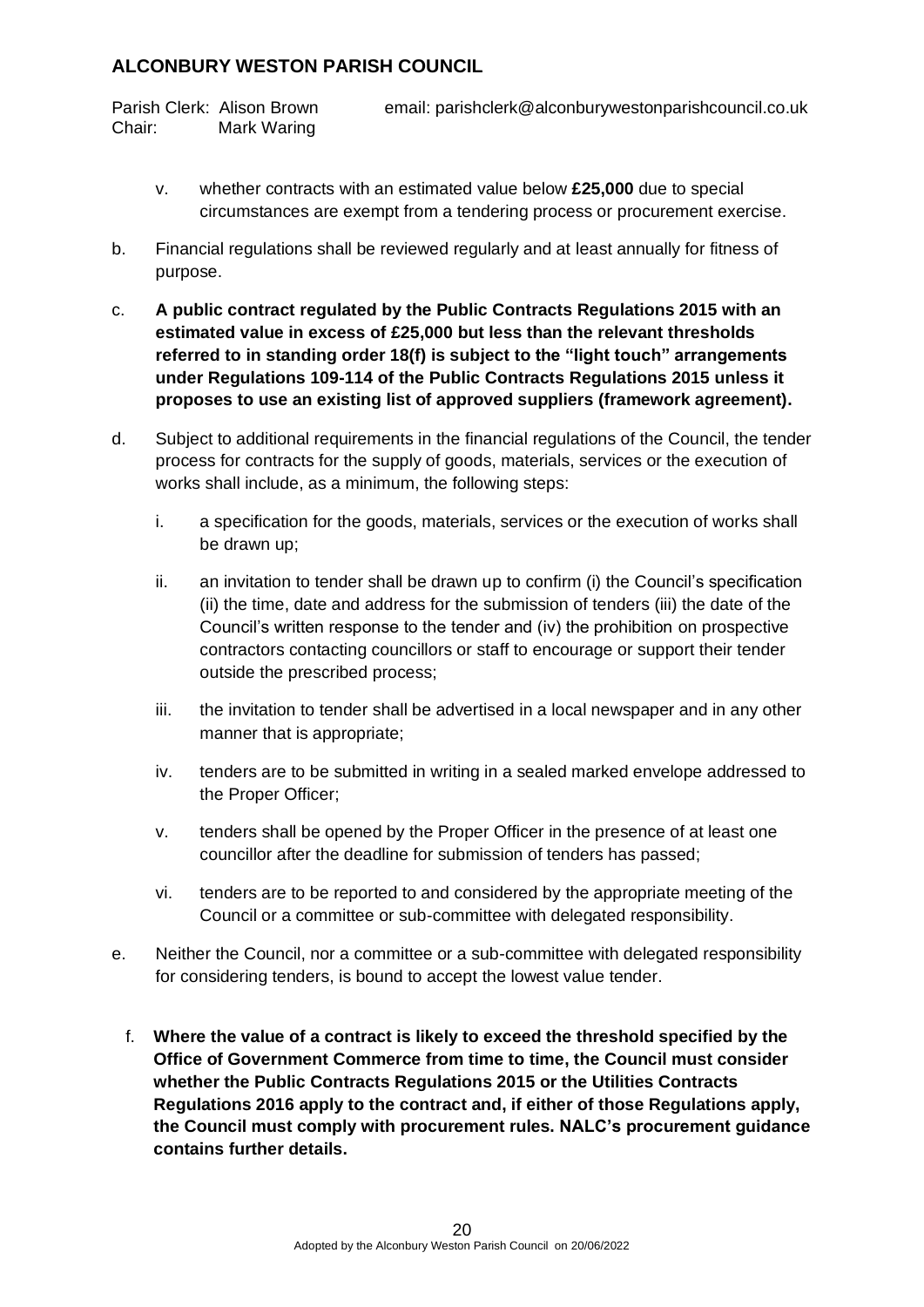| Parish Clerk: Alison Brown | email: parishclerk@alconburywestonparishcouncil.co.uk |  |
|----------------------------|-------------------------------------------------------|--|
| Chair:                     | Mark Waring                                           |  |

#### <span id="page-20-0"></span> $19.$ **HANDLING STAFF MATTERS**

- a A matter personal to a member of staff that is being considered by a meeting of Council is subject to standing order 11.
- b Subject to the Council's policy regarding absences from work, the Council's most senior member of staff shall notify the chair or, if he/she/they is not available, the vicechair of absence occasioned by illness or other reason and that person shall report such absence at its next meeting.
- c The chair or in his/her/their absence, the vice-chair shall upon a resolution conduct a review of the performance and annual appraisal of the work of the Parish Clerk. The reviews and appraisal shall be reported in writing and are subject to approval by resolution.
- d Subject to the Council's policy regarding the handling of grievance matters, the Council's most senior member of staff (or other members of staff) shall contact the chair or in his/her/their absence, the vice-chair in respect of an informal or formal grievance matter, and this matter shall be reported back and progressed by resolution.
- e Subject to the Council's policy regarding the handling of grievance matters, if an informal or formal grievance matter raised by the Parish Clerk relates to the chair or vice-chair, this shall be communicated to another member of the council, which shall be reported back and progressed by resolution of the council.
- f Any persons responsible for all or part of the management of staff shall treat as confidential the written records of all meetings relating to their performance, capabilities, grievance or disciplinary matters.
- g In accordance with standing order 11(a), persons with line management responsibilities shall have access to staff records referred to in standing order 19(f).

#### <span id="page-20-1"></span> $20<sub>1</sub>$ **RESPONSIBILITIES TO PROVIDE INFORMATION**

*See also standing order 21.*

- a **In accordance with freedom of information legislation, the Council shall publish information in accordance with its publication scheme and respond to requests for information held by the Council.**
- b. **The Council shall publish information in accordance with the requirements of the Smaller Authorities (Transparency Requirements) (England) Regulations 2015.**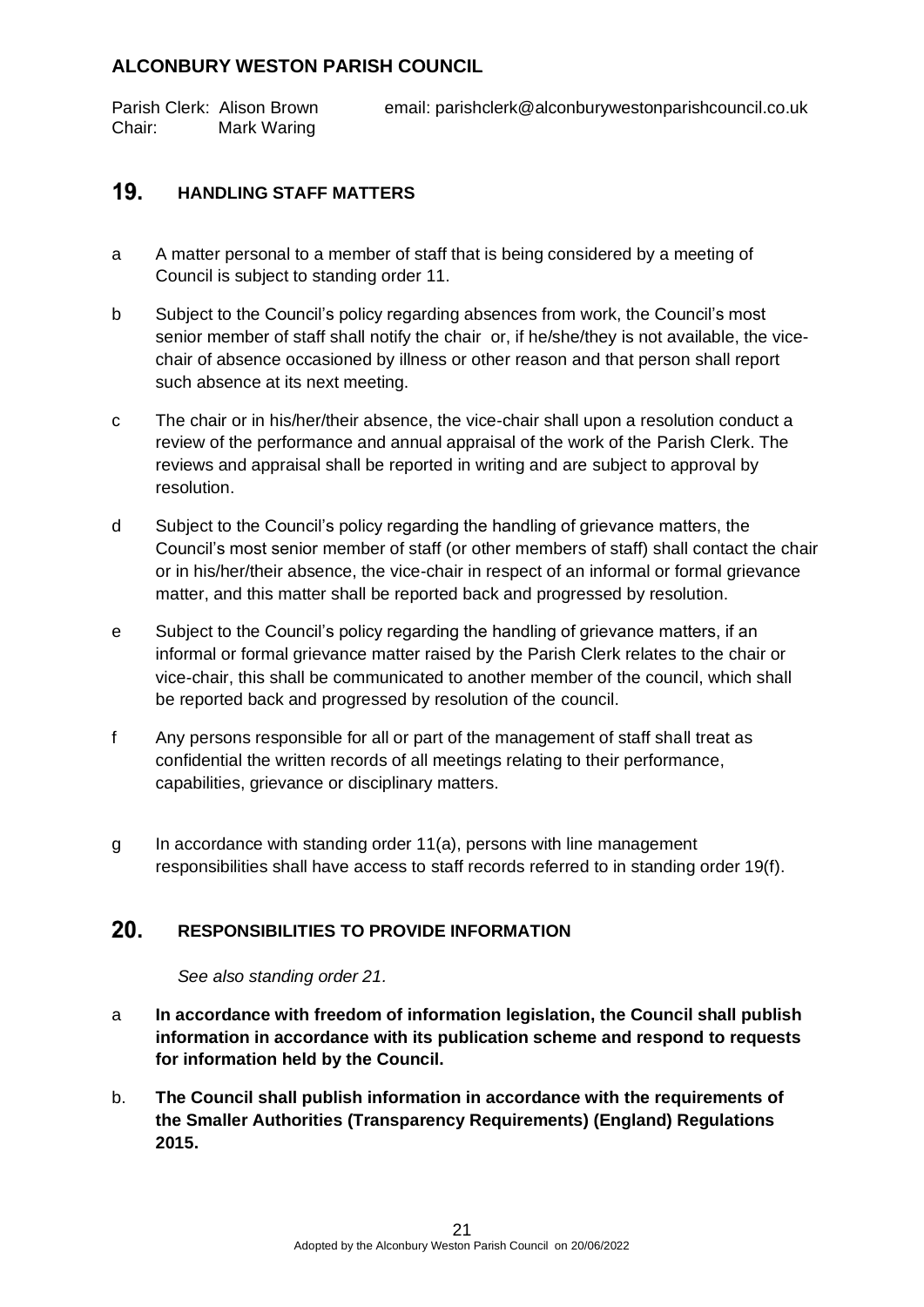Parish Clerk: Alison Brown email: parishclerk@alconburywestonparishcouncil.co.uk Chair: Mark Waring

#### <span id="page-21-0"></span> $21.$ **RESPONSIBILITIES UNDER DATA PROTECTION LEGISLATION**

(Below is not an exclusive list).

*See also standing order 11.*

- a The Council may appoint a Data Protection Officer.
- b **The Council shall have policies and procedures in place to respond to an individual exercising statutory rights concerning his/her/their personal data.**
- c **The Council shall have a written policy in place for responding to and managing a personal data breach.**
- d **The Council shall keep a record of all personal data breaches comprising the facts relating to the personal data breach, its effects and the remedial action taken.**
- e **The Council shall ensure that information communicated in its privacy notice(s) is in an easily accessible and available form and kept up to date.**
- f **The Council shall maintain a written record of its processing activities.**

#### <span id="page-21-1"></span> $22.$ **RELATIONS WITH THE PRESS/MEDIA**

a Requests from the press or other media for an oral or written comment or statement from the Council, its councillors or staff shall be handled in accordance with the Council's policy in respect of dealing with the press and/or other media.

#### <span id="page-21-2"></span>23. **EXECUTION AND SEALING OF LEGAL DEEDS**

*See also standing orders 15(b)(xii) and (xvii).*

- a A legal deed shall not be executed on behalf of the Council unless authorised by a resolution.
- b **Subject to standing order 23(a), any two councillors may sign, on behalf of the Council, any deed required by law and the Proper Officer shall witness their signatures.**